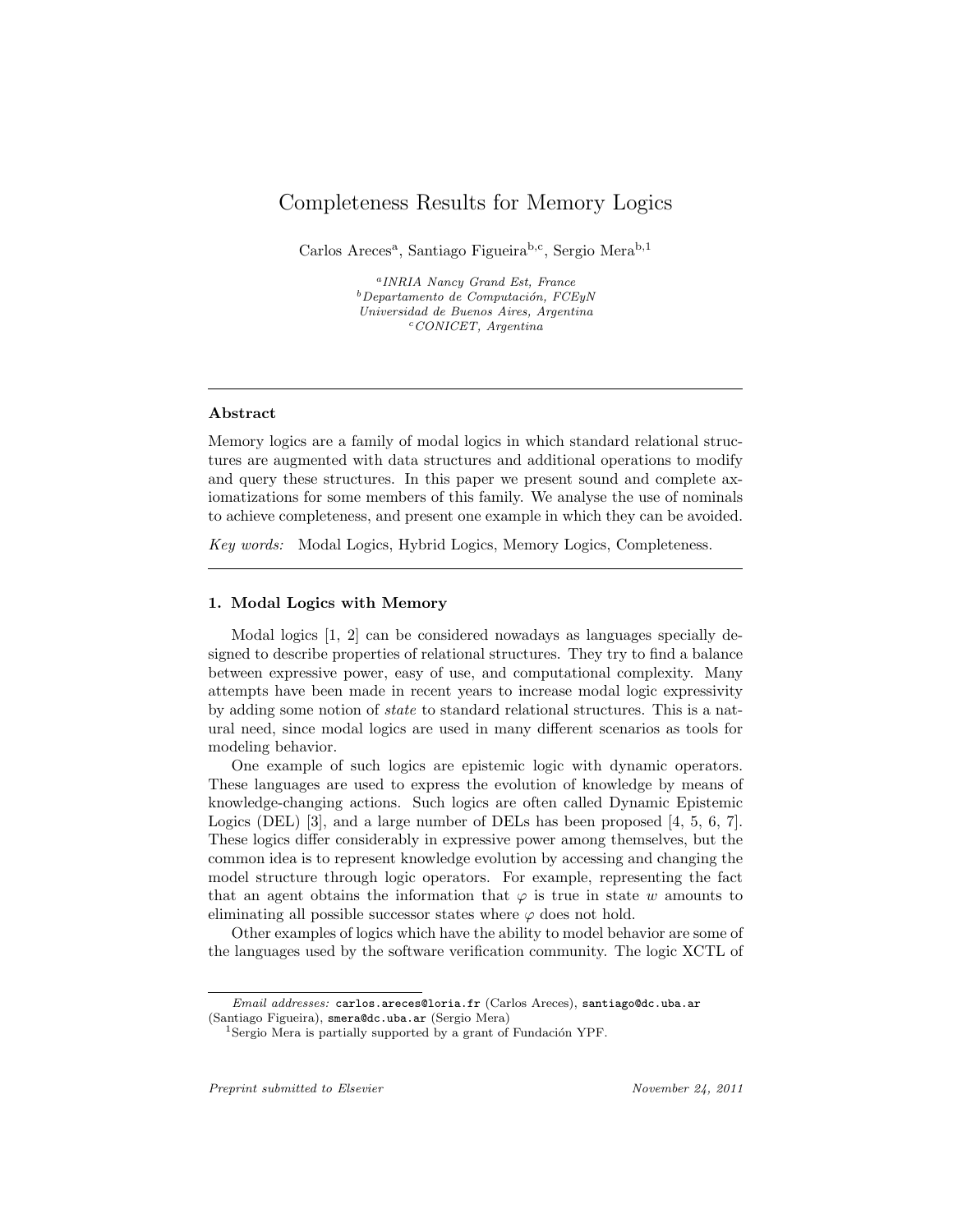Harel et al. [8], for example, is a temporal logic with explicit global clocks which are accessed and controlled through logic operators. Also from the software verification community, we could mention the extension of temporal logic with a concrete domain (e.g., the natural numbers with some operations like addition, comparison, etc.) which is accessed via the so-called freeze operator [9, 10]. In the extended language, we can model qualitative properties using the temporal operators, and concrete properties –such as weight, temperature, etc.– using the new machinery. To cite yet another example, concrete domains have also been added to description logics, with much the same aims [11].

We would like to take a step back, and analyze some of the basic intuitions that most of the formal languages mentioned above have in common. We want to try to investigate the idea of adding an explicit state to a model, and being able to access (and modify) it via logical operators. And we would like to take this idea in its simplest form, in order to be able to understand it in detail.

We can take a standard relational structure and complement it with a *data* structure, that will keep the state information we want to model. We will also add to the logical language a collection of operations to modify and access the data structure. Formally, given a relational structure  $\langle D, (R_r)_{r \in \text{Rel}}, L \rangle$  where D is a non empty domain,  $(R_r)_{r \in \mathsf{Rel}}$  is a set of relations over D, and L : Atom  $\rightarrow$  $2^D$  is a labeling function that assigns atomic properties to elements of D, we extend the structure with a set  $S \subseteq D$ . We can think of S as a set of states that are 'known' to us, and it will represent our current 'memory'. Even in this simple setting we can define the following operators:

$$
\langle D, (R_r)_{r \in \text{Rel}}, L, S \rangle, w \models \text{C} \varphi \quad \text{iff} \quad \langle D, (R_r)_{r \in \text{Rel}}, L, S \cup \{w\} \rangle, w \models \varphi \langle D, (R_r)_{r \in \text{Rel}}, L, S \rangle, w \models \text{C} \quad \text{iff} \quad w \in S.
$$

As it is clear from the definition above, the 'remember' operator  $\hat{\tau}$  (a unary modality) just marks the current state as being 'known' or 'already visited', by storing it in our 'memory'  $S$ . On the other hand, the zero-ary operator  $\mathbb{R}$  (for 'known') queries  $S$  to check if the current state has already been visited. Notice that the extension of  $S$  is dynamic and it can vary during the evaluation of a formula; while the 'concrete' operation we can apply to  $S$  is simple membership.

Other operators can naturally be added, for example:

$$
\langle D, (R_r)_{r \in \text{Rel}}, L, S \rangle, w \models \text{f} \varphi \quad \text{iff} \quad \langle D, (R_r)_{r \in \text{Rel}}, L, S \setminus \{w\} \rangle, w \models \varphi
$$
  

$$
\langle D, (R_r)_{r \in \text{Rel}}, L, S \rangle, w \models \text{f} \varphi \quad \text{iff} \quad \langle D, (R_r)_{r \in \text{Rel}}, L, \emptyset \rangle, w \models \varphi.
$$

I.e., we can use the forget operator  $(f)$  to eliminate the current point of evaluation from the memory S, while the erase operator  $\Theta$  completely wipes out the memory  $S$ . We have introduced this family of logics, that we called *memory* logics, and investigated its expressive power in [12, 13, 14].

The language we have just described is very flexible, and it can be used to easily characterize model properties. For example if all states in the domain of a model M satisfy the formula  $\Theta(\hat{\mathbf{r}})$  ( $\hat{\mathbf{k}}$ ) then the relation  $R_r$  is reflexive (we wipe out the memory, memorize the current point of evaluation and verify that it is accessible). Similarly, if they satisfy  $\Theta(\hat{\mathbf{r}})[r]\langle r\rangle(\hat{\mathbf{k}})$  then  $R_r$  is symmetric.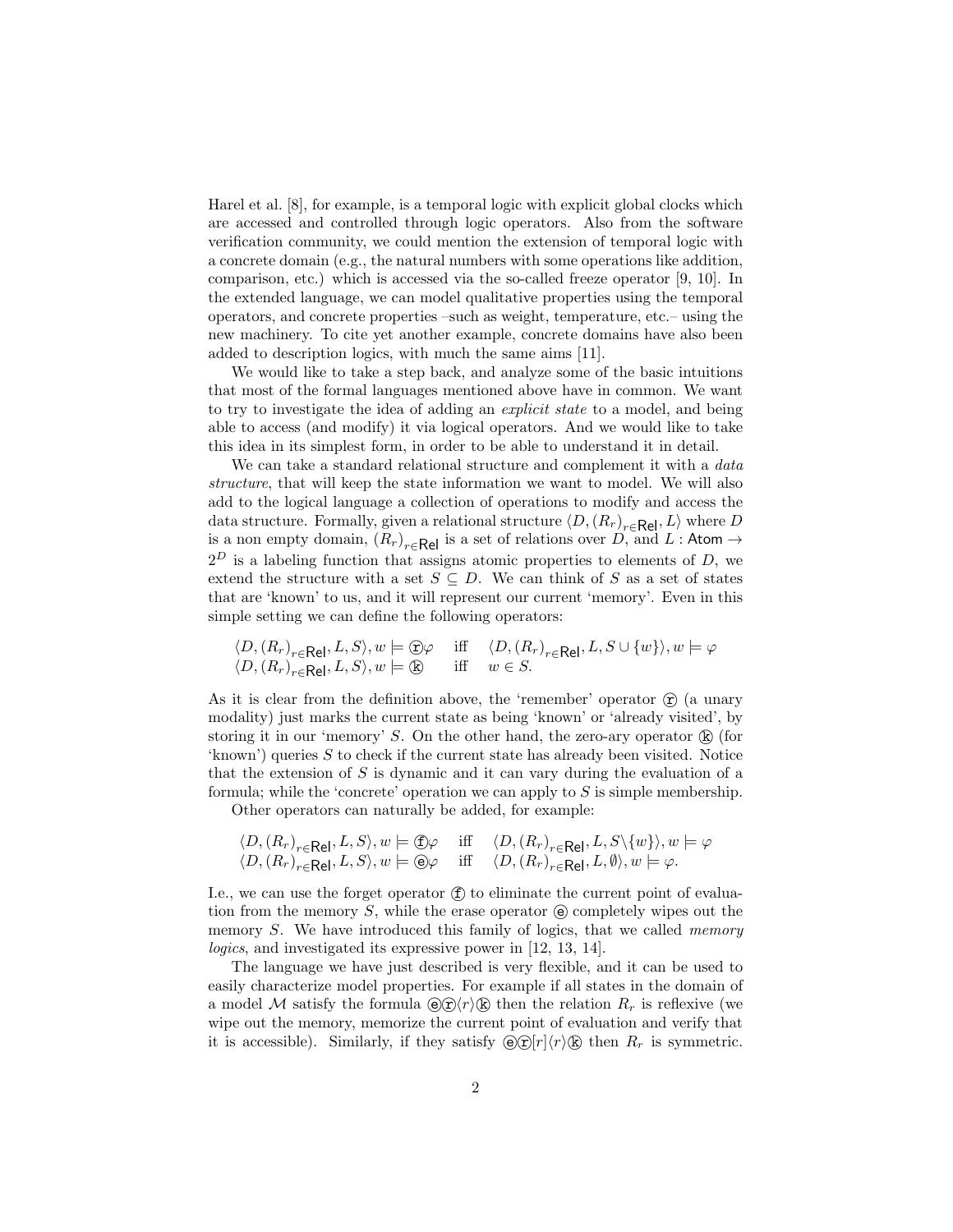Actually, using  $(f)$ ,  $(g)$ ,  $(g)$  and  $(g)$  we can express properties similarly as how it is done using binders in different hybrid languages [15, 16].

The two families of memory and hybrid logics are intimately related, but there are differences among them. In [13, 14], for example, we have shown that  $ML(\mathcal{D}, \mathbb{R})^2$ , the modal language extended with  $\mathcal{D}$  and  $\mathbb{R}$ , is strictly more expressive than the basic modal logic but strictly less expressive than the hybrid logic  $H\mathcal{L}(\downarrow)$ . If we add the  $\Theta$  operator to  $\mathcal{ML}(\widehat{\mathbf{r}},\widehat{\mathbf{k}})$ , the resulting language is still strictly less expressive than the hybrid logic  $H\mathcal{L}(\downarrow)$ . Furthermore, we also know that if we add  $(f)$  to  $ML(f, k)$  we have at most the expressive power of  $H\mathcal{L}(\downarrow)$ . It is an open problem whether this inequality is strict although we believe it is. These two last results are not yet published. The former follows using an argument similar to the proof of Theorem 6 of [13] and the latter follows using a translation as the one used in the proof of Theorem 5 of [13].

In this article we are interested in providing complete axiomatizations for memory logics. With this aim in mind, we will extend the language of memory logics with further ingredients from the language of hybrid logics. In particular, we will include nominals (atomic symbols which are true at a unique point in the relational structure) and the @ operator (which allows us to control the point of evaluation). As discussed in [17], the hybrid machinery can be used to prove general completeness results, and to axiomatize logics which are otherwise difficult to characterize.

The rest of the paper is organized as follows. In the next section we formally introduce the different logics we will investigate. In Section 3 we present a sound and complete axiomatization for  $\mathcal{HL}(\mathbb{Q}, \mathbb{F}, \mathbb{R})$ , the basic modal logic extended with nominals,  $\mathcal{Q}$ , and the  $\hat{r}$  and  $\hat{k}$  memory operators. In Section 4 we discuss completeness for languages including the  $(f)$  and  $(g)$  operators.

As it will be clear from the details that we present in the corresponding sections, nominals and @ play a crucial role in these axiomatic characterizations. Moreover, the axiomatizations we present are non-finite. On the other hand, the results are fairly general, as they characterize not only the base case where the languages are interpreted over the class of all possible models, but also when we restrict ourselves to different subclasses (with the proviso that these classes can be defined using 'pure' axioms).

In [13] we prove that the satisfiability problem of  $ML$  extended with  $\hat{\mathcal{L}}$ and  $(\mathbf{k})$  is undecidable, and we introduce a decidable logic including  $(\mathbf{\hat{r}})$  and  $(\mathbf{k})$ (strictly more expressive than  $ML$ ) defining additional constrains on how the modal and the memory operators interact. We will show a sound and complete axiomatization for this logic in Section 5. Moreover, this axiomatization does not require the hybrid machinery.

We conclude in Section 6 with some final remarks.

<sup>&</sup>lt;sup>2</sup>Our convention for naming logics is as follows. We call  $ML$  the basic modal logic, with the standard operators; we use  $H\mathcal{L}$  for the modal language extended with only nominals; and we then list the additional operators included in the language. For example  $HL(\mathbb{Q}, \mathbb{Q}, \mathbb{Q}, \mathbb{Q})$ is the modal language extended with nominals, and the  $\mathbb{Q}$ ,  $(\hat{\mathbf{r}})$ ,  $(\hat{\mathbf{k}})$  and  $(\hat{\mathbf{e}})$  operators.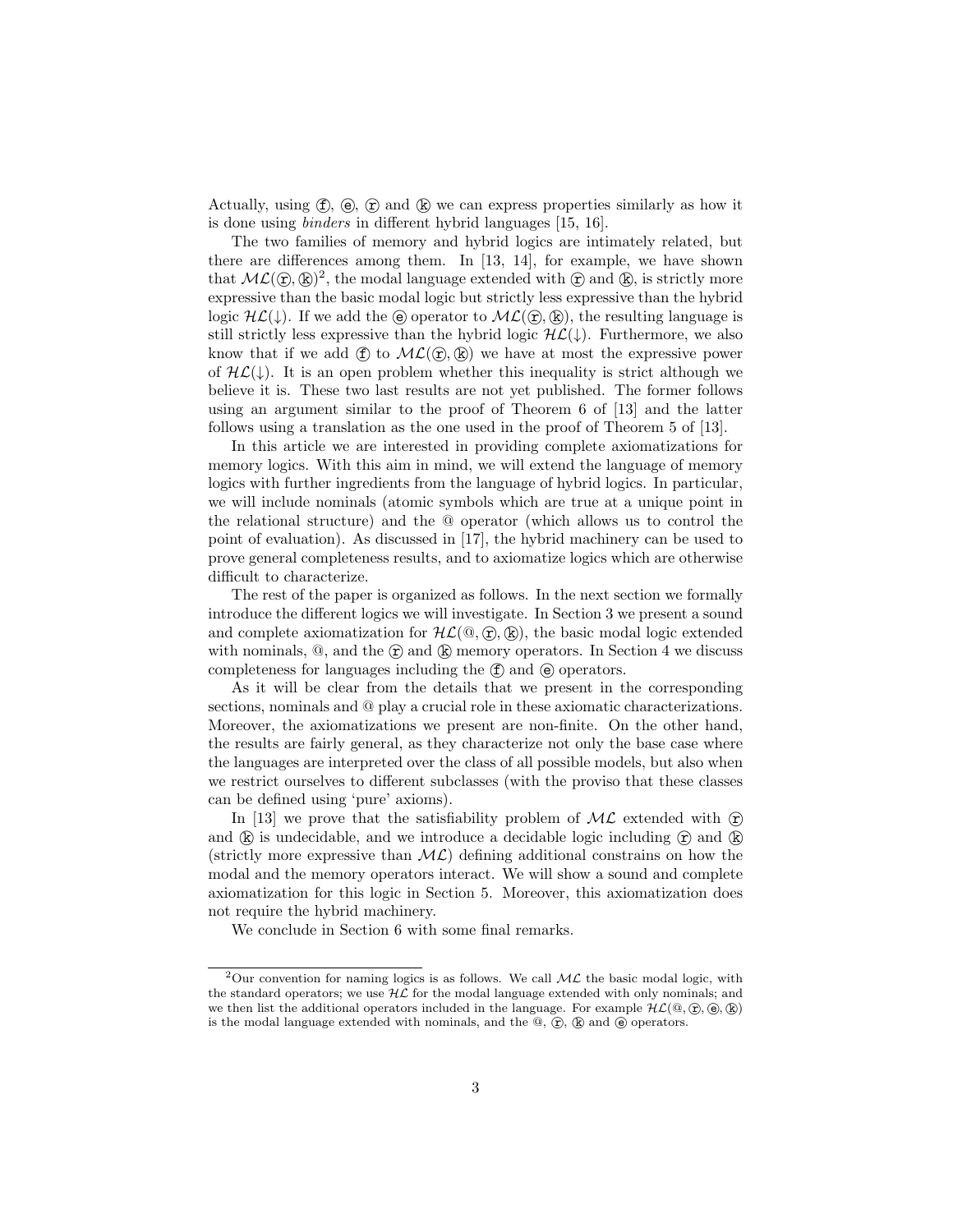### 2. Syntax and Semantics of Memory Logics

In this section we formally introduce the languages mentioned above, together with some basic notation and notions related to completeness.

**Definition 1 (Syntax).** Let  $Prop = \{p_1, p_2, ...\}$  (the propositional symbols), Nom =  $\{n_1, n_2, ...\}$  (the nominal symbols) and ReI =  $\{r_1, r_2, ...\}$  (the relational symbols) be pairwise disjoint, countable infinite sets. Let Atom =  $Prop \cup N$ om. The set Forms of formulas in the signature  $\langle$ Prop, Nom, Rel $\rangle$  is defined as:

Forms ::=  $\top | p | i | (\mathbb{R}) | \neg \varphi | \varphi_1 \wedge \varphi_2 | \langle r \rangle \varphi | \mathbb{Q}_i \varphi | (\hat{r}) \varphi | (\hat{r}) \varphi | (\hat{r}) \varphi$ 

where  $p \in \text{Prop}, i \in \text{Nom}, r \in \text{Rel}$  and  $\varphi, \varphi_1, \varphi_2 \in \text{Forms. We take } [r] \varphi$  as a shorthand for  $\neg \langle r \rangle \neg \varphi$ , and use the standard definitions for Boolean operators like  $\vee, \rightarrow,$  etc.

**Definition 2 (Semantics).** Given a signature  $S = \langle Prop, Nom, Rel \rangle$ , a model for S is a tuple  $\langle D, (R_r)_{r \in \mathsf{Rel}}, L, S \rangle$ , satisfying the following conditions: (i)  $D \neq \emptyset$ ; (ii) each  $R_r$  is a binary relation on D; (iii) L: Atom  $\rightarrow 2^D$  is a labeling function such that  $L(n)$  is a singleton whenever  $n \in \mathsf{Nom}$ ; and (iv)  $S \subseteq D$ .

Given the model  $M = \langle D, (R_r)_{r \in \mathsf{Rel}}, L, S \rangle$  and  $w \in D$ , the semantics for the different operators is defined as follows:

| $\mathcal{M}, w \models \top$ always |                                                                                          |
|--------------------------------------|------------------------------------------------------------------------------------------|
| iff                                  | $w \in L(p)$ $p \in$ Atom                                                                |
| iff                                  | $\mathcal{M}, w \not\models \varphi$                                                     |
| iff                                  | $\mathcal{M}, w \models \varphi \text{ and } \mathcal{M}, w \models \psi$                |
| iff                                  | there is w' such that $R_r(w, w')$ and $\mathcal{M}, w' \models \varphi$                 |
| iff                                  | $\mathcal{M}, v \models \varphi$ where $L(i) = \{v\}$                                    |
| iff                                  | $\langle D, (R_r)_{r \in \mathsf{Rel}}, L, S \cup \{w\} \rangle, w \models \varphi$      |
| iff                                  | $w \in S$                                                                                |
| iff                                  | $\langle D, (R_r)_{r \in \mathsf{Rel}}, L, S \setminus \{w\} \rangle, w \models \varphi$ |
| iff                                  | $\langle D, (R_r)_{r \in \text{Rel}}, L, \emptyset \rangle, w \models \varphi.$          |
|                                      |                                                                                          |

Given a model M, we say that  $\varphi$  is valid on M and write  $\mathcal{M} \models \varphi$  if for all states w in the domain of M we have that  $\mathcal{M}, w \models \varphi$ .

In the rest of the paper the following notation will be useful. Let  $\mathcal{M} =$  $\langle D, (R_r)_{r \in \mathsf{Rel}}, L, S \rangle$  be a model and  $w \in D$ , then we define

$$
\mathcal{M}[+w] = \langle D, (R_r)_{r \in \mathsf{Rel}}, L, S \cup \{w\} \rangle \mathcal{M}[-w] = \langle D, (R_r)_{r \in \mathsf{Rel}}, L, S \setminus \{w\} \rangle.
$$

For  $[o_1w_1, \ldots, o_nw_n]$  a nonempty ordered list with  $w_i \in D$  and  $o_i \in \{+, -\},$ let  $\mathcal{M}[o_1w_1,\ldots,o_nw_n] = (\mathcal{M}[o_1w_1])[o_2w_2,\ldots,o_nw_n],$  where  $\mathcal{M}[$   $] = \mathcal{M}$ . We will usually write  $[w_1, \ldots, w_n]$  instead of  $[+w_1, \ldots, +w_n]$ .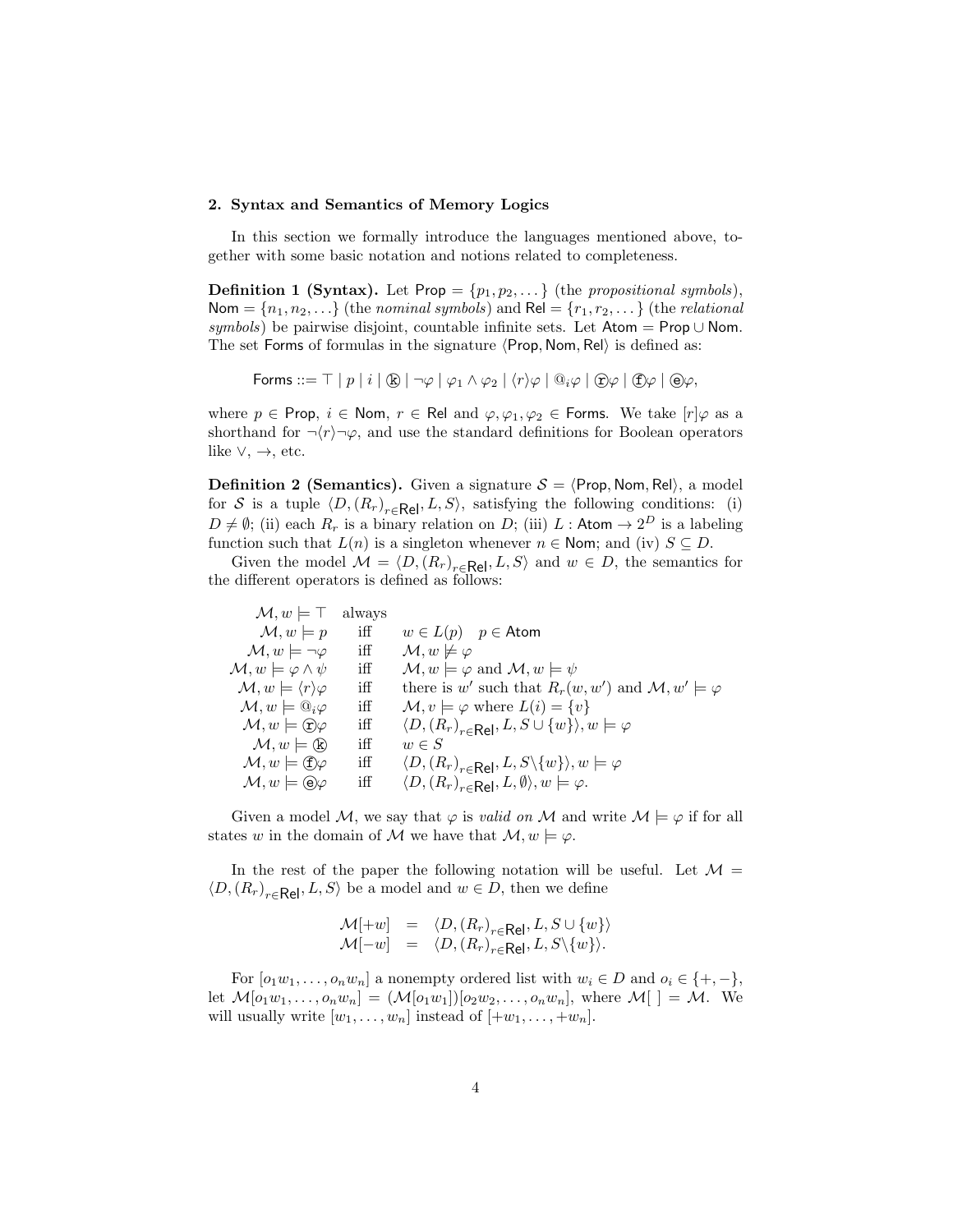**Definition 3 (Satisfiability, Validity, Completeness).** Let  $\mathcal{C}$  be a class of models. We say that  $\varphi$  is *satisfiable in* C if there is a model  $\mathcal{M} \in \mathcal{C}$  and a state w in the domain of M such that  $\mathcal{M}, w \models \varphi$ . We say that  $\varphi$  is valid in C if  $\neg \varphi$ is not satisfiable in  $\mathcal{C}$ . The notions of satisfiability and validity can be extended to set of formulas in the usual way. For example, we say that a set of formulas  $Γ$  is satisfiable in a class of models  $C$  if there is a model  $M \in C$  and a state w in the domain of M such that for all formulas  $\varphi \in \Gamma$  we have  $\mathcal{M}, w \models \varphi$ . We will note  $T(\mathcal{C})$  the set of all valid formulas in  $\mathcal{C}$ .

Given an axiomatization A, a formula  $\varphi$  is a theorem of A if it is an axiom in  $A$ , or it can be obtained by a finite number of applications of inference rules in A from axioms of A. We write  $T(A)$  for the set of all theorems in A.

We say that a formula  $\varphi$  is *consistent* with respect to an axiomatization  $\mathcal A$ (or A-consistent) if  $\neg \varphi$  is not a theorem of A. The notion of consistency can be extended to a set of formulas  $\Gamma$  by requiring that for no finite subset  $\Gamma^f$ , the formula  $\bigwedge \Gamma^f \to \neg \top$  be a theorem of A.

Given an axiomatization  $A$  and a class of models C we say that  $A$  is sound for C if  $T(A) \subseteq T(C)$ , and that it is complete for C if  $T(C) \subseteq T(A)$ . Completeness can be equivalently defined in terms of consistency and satisfiability:  $\mathcal A$  is complete for  $\mathcal C$  if every formula consistent in  $\mathcal A$  is satisfiable in  $\mathcal C$ .

Finally, we say that an axiomatization  $A$  is *strongly complete* with respect to  $\mathcal{C}$ , if every  $\mathcal{A}$ -consistent set of formulas is satisfiable in  $\mathcal{C}$ .

In this article we will present a number of axiomatizations and prove them (strongly) complete with respect to different classes of models. The different logical languages involved will be defined in terms of the operators introduced in Definitions 1 and 2; and we will be interested mainly in the class of all models, and the class  $\{ \langle D, (R_r)_{r \in \mathsf{Rel}}, L, S \rangle \mid S = \emptyset \}$  of models with no previously 'remembered' states. This last class is a natural choice: in the absence of the  $\Theta$ operator, evaluating formulas on such models provides additional expressivity, and the intuitive meaning of the *remember* and *known* operators are naturally captured. For example the formula  $\mathcal{D}\langle r\rangle\mathcal{D}$  characterizes reflexivity of  $R_r$  over this class (that is, let  $M = \langle D, (R_r)_{r \in \text{Rel}}, L, S \rangle$  be an arbitrary model, except that  $S = \emptyset$ , then  $\mathcal{M} \models \hat{\mathcal{L}} \rangle \langle r \rangle \langle \hat{\mathcal{R}} \rangle$  if and only if  $R_r$  is reflexive). This no longer holds when  $S$  is arbitrary. See [13] for further details.

As we mentioned in the introduction, we will also be interested in a logic in which the behavior of the *remember* operator is highly coupled with the modal transitions to ensure decidability. In this logic, every time we make a modal step, we are constrained to remember the current state. We change the semantic definition of  $\langle r \rangle$  to be:

$$
\langle D, (R_r)_{r \in \mathsf{Rel}}, L, S \rangle, w \models \langle r \rangle \varphi \quad \text{iff} \quad \exists w' \in D, R_r(w, w') \text{ and}
$$

$$
\langle D, (R_r)_{r \in \mathsf{Rel}}, L, S \cup \{w\} \rangle, w' \models \varphi
$$

We call this logic  $\mathcal{ML}^-$  ( $\mathcal{HL}^-$  for the hybrid case). As we proved in [14],  $ML^{-}(\hat{\mathbf{r}}, \hat{\mathbf{k}})$  is decidable and strictly more expressive than  $ML$ .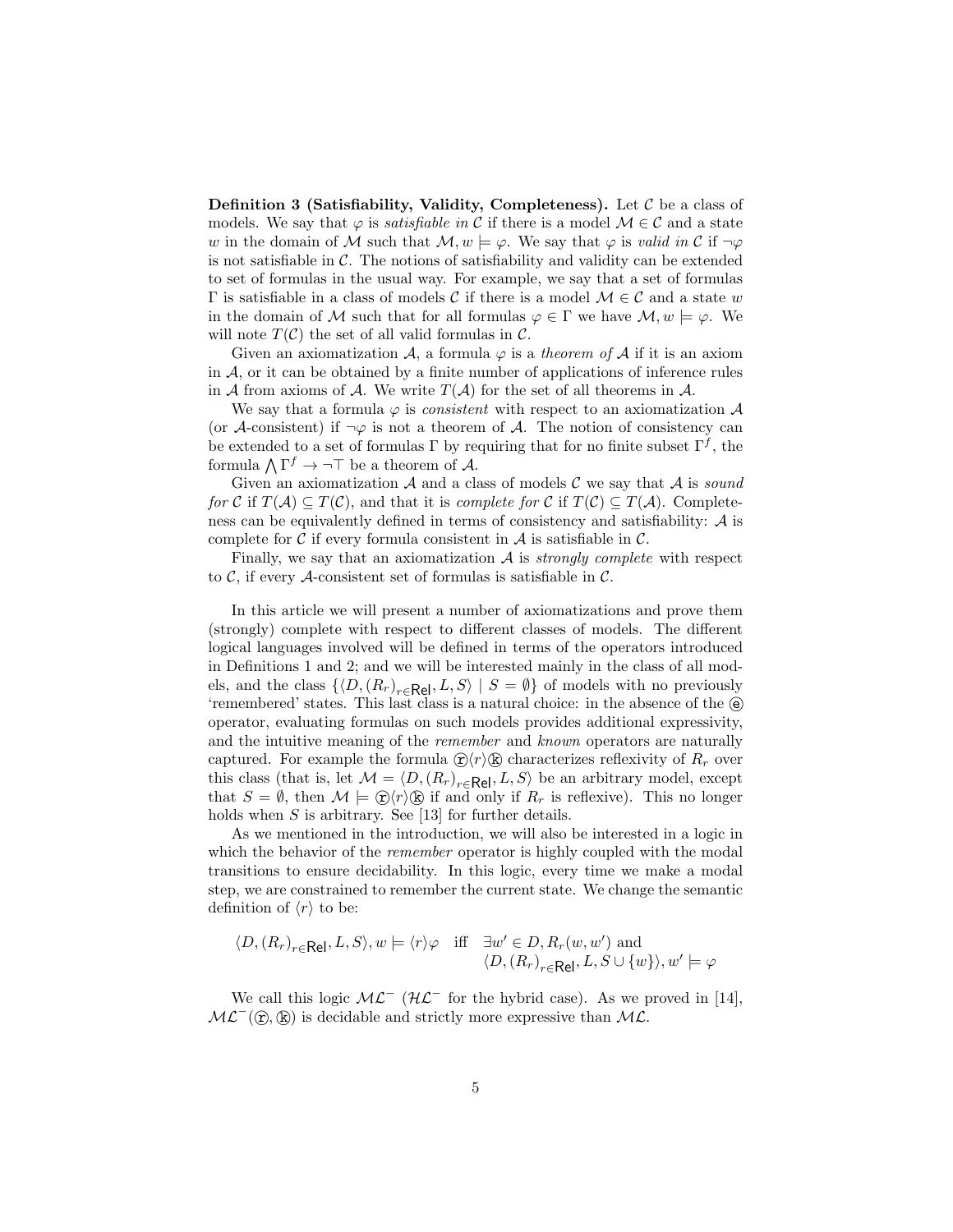| Axioms:                                                                                                    |                                                                                                                                                                    |             |                                                                           |  |
|------------------------------------------------------------------------------------------------------------|--------------------------------------------------------------------------------------------------------------------------------------------------------------------|-------------|---------------------------------------------------------------------------|--|
| CT                                                                                                         | All classical tautologies                                                                                                                                          | Intro       | $\vdash (i \land p) \rightarrow \mathbb{Q}_i p$                           |  |
| $K_{\odot}$                                                                                                | $\vdash \mathbb{Q}_i(p \to q) \to \mathbb{Q}_i p \to \mathbb{Q}_i q$                                                                                               | $Self-dual$ | $\vdash @_{i}p \leftrightarrow \neg @_{i}\neg p$                          |  |
| $K_{[r]}$                                                                                                  | $\vdash [r](p \rightarrow q) \rightarrow ([r]p \rightarrow [r]q)$                                                                                                  | Ref         | $\vdash \mathbb{Q}_i i$                                                   |  |
| Sym                                                                                                        | $\vdash \mathbb{Q}_i j \leftrightarrow \mathbb{Q}_i i$                                                                                                             | Norm        | $\vdash (\mathbb{Q}_i j \land \mathbb{Q}_i p) \rightarrow \mathbb{Q}_i p$ |  |
| Agree                                                                                                      | $\vdash \mathbb{Q}_i \mathbb{Q}_i p \leftrightarrow \mathbb{Q}_i p$                                                                                                | Back        | $\vdash \langle r \rangle @_i p \rightarrow @_i p$                        |  |
| Rem                                                                                                        | $\vdash \mathbb{Q}_i(\widehat{\mathbf{T}})\varphi \leftrightarrow \varphi(\widehat{\mathbf{k}}/((\widehat{\mathbf{k}}\vee i)))$                                    |             |                                                                           |  |
| Rules:                                                                                                     |                                                                                                                                                                    |             |                                                                           |  |
| МP                                                                                                         | If $\vdash \varphi$ and $\vdash \varphi \rightarrow \psi$ then $\vdash \psi$                                                                                       | $Gen_{[r]}$ | If $\vdash \varphi$ then $\vdash  r \varphi$                              |  |
| Name                                                                                                       | $\vdash j \rightarrow \varphi$ then $\vdash \varphi$ ( <i>j</i> not in $\varphi$ )                                                                                 | $Gen_{@}$   | If $\vdash \varphi$ then $\vdash @_{i}\varphi$                            |  |
| Paste                                                                                                      | If $\vdash (\mathbb{Q}_i \langle r \rangle j \land \mathbb{Q}_j \varphi) \rightarrow \psi$ then $\vdash (\mathbb{Q}_i \langle r \rangle \varphi) \rightarrow \psi$ |             |                                                                           |  |
|                                                                                                            | $(j \neq i$ and j is not in $\varphi$ or $\psi$ )                                                                                                                  |             |                                                                           |  |
| $SortedSub_1$                                                                                              | If $\vdash \varphi$ then $\vdash \varphi[p/\psi]$ for any $p \in \mathsf{Prop}$                                                                                    |             |                                                                           |  |
| SortedSub                                                                                                  | If $\vdash \varphi$ then $\vdash \varphi[i/j]$ for any $i, j \in \mathsf{Nom}$                                                                                     |             |                                                                           |  |
|                                                                                                            |                                                                                                                                                                    |             |                                                                           |  |
| The expression $\varphi a/b $ is the result of uniformly replacing all occurrences of a in $\varphi$ by b. |                                                                                                                                                                    |             |                                                                           |  |

Figure 1: Axiomatization for  $\mathcal{HL}(\mathbb{Q}, \mathbb{Q}, \mathbb{Q})$ .

### 3. Completeness for  $HL(\mathbb{Q}, \mathbb{R}), \mathbb{R}$

This section is devoted to prove a completeness result for  $HL(\mathbb{Q}, \mathbb{Q}, \mathbb{R})$ . Our axiomatization is shown in Figure 1. It is an extension of the axiomatization for  $\mathcal{HL}(\mathcal{Q})$  presented in [2].

The axiom characterizing the behavior of the memory operator is Rem. To show soundness of the axiomatization, we only have to look at this new axiom. Intuitively, the axiom says that, when standing in a state named by  $i$ , the act of remembering the current state is equivalent to increase the extension of  $\mathbb{R}$ with *i* throughout the formula. Formally:

**Lemma 1.** Let M be a model and  $w \in M$  such that  $M, w \models i$ . Then, for all  $v \in \mathcal{M}, \mathcal{M}[w], v \models \varphi \text{ iff } \mathcal{M}, v \models \varphi(\mathbb{R}/(\mathbb{R} \vee i)).$ 

PROOF. By induction on  $\varphi$ . For the base case, if  $\varphi$  is a proposition symbol or a nominal, then since  $\varphi = \varphi(\mathbb{R})/(\mathbb{R} \vee i)$  we have  $\mathcal{M}[w], v \models \varphi$  iff  $\mathcal{M}, v \models \varphi$ . For the  $\&$  case we have to prove  $\mathcal{M}[w], v \models \& \text{ iff } \mathcal{M}, v \models \& \vee i.$ 

 $\Rightarrow$ ) Assume that  $\mathcal{M}[w], v \models \mathbb{R}$ . If  $v = w$ , then  $\mathcal{M}, v \models i$ , and therefore  $\mathcal{M}, v \models \mathbb{R} \lor i$ . If  $v \neq w$ , then  $\mathcal{M}, v \models \mathbb{R}$ , and hence  $\mathcal{M}, v \models \mathbb{R} \lor i$ .

 $\Leftarrow$ ) Let's assume that  $M, v \models \mathbb{Q} \lor i$ . If  $v = w$ , then  $M[w], v \models \mathbb{Q}$ . On the other hand, if  $v \neq w$ , then we know that  $\mathcal{M}[w], v \models \neg i$ , and therefore  $\mathcal{M}, v \models \mathbb{R}$ . We conclude  $\mathcal{M}[w], v \models \mathbb{R}$ .

The conjunction, negation, diamond, @ and remember cases are straightforward, using the inductive hypothesis and the fact that the replacement operation  $[(\mathbb{R})/(\mathbb{Q} \vee i)]$  distributes over  $\wedge, \neg, \langle r \rangle$ , @ and  $(\hat{r})$ .

Corollary 2. Rem is sound over the class of all models.

PROOF. Take an arbitrary model M and let  $w \in \mathcal{M}$  be such that  $\mathcal{M}, w \models i$ . By definition  $\mathcal{M}, v \models \mathbb{Q}_i \cap \varphi$  iff  $\mathcal{M}[w], w \models \varphi$ . Applying the previous lemma, this happens iff  $\mathcal{M}, w \models \varphi[\mathbb{R}/(\mathbb{R} \vee i)]$  iff (by definition)  $\mathcal{M}, v \models \mathbb{Q}_i \varphi[\mathbb{R}/(\mathbb{R} \vee i)]$ .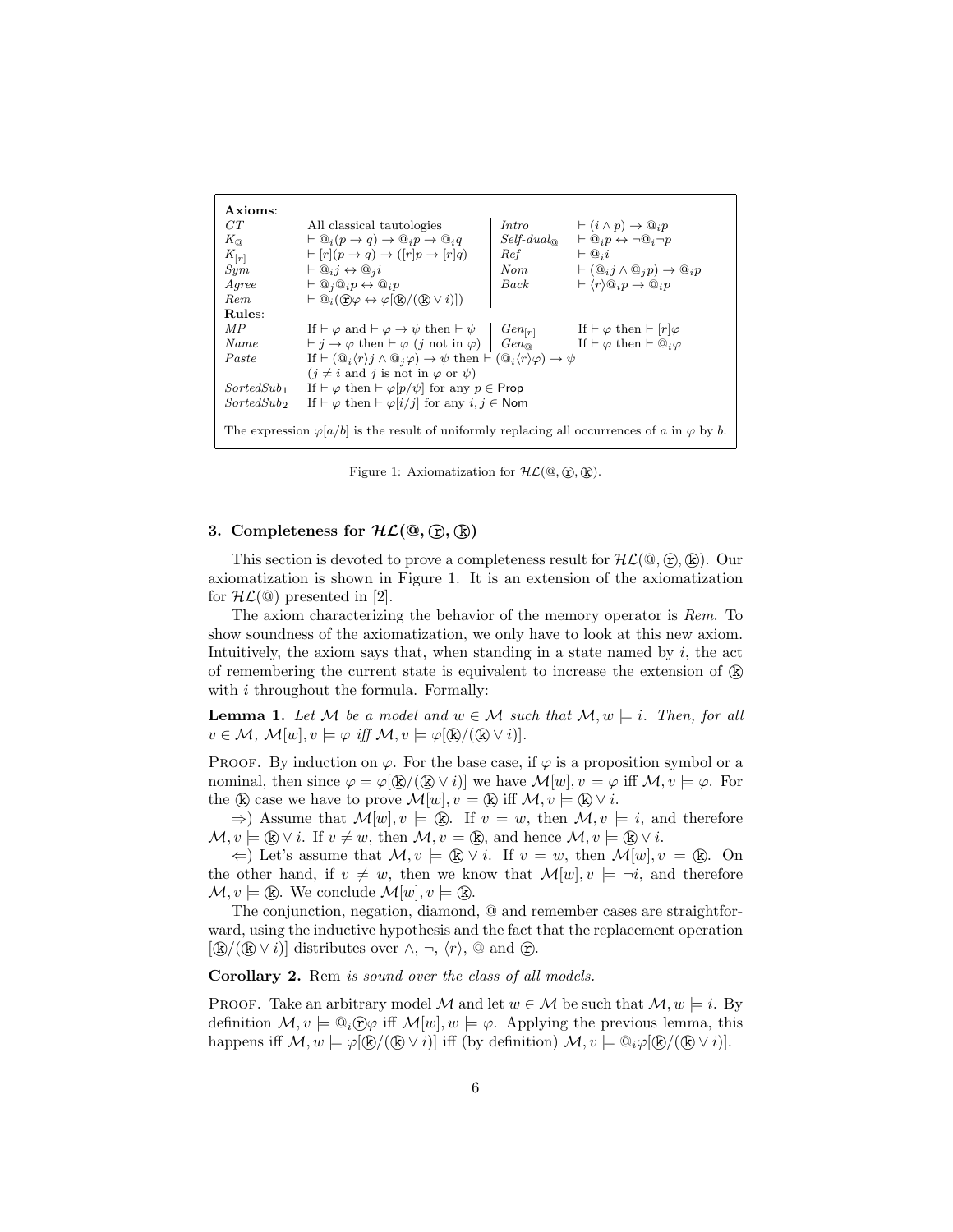It is worth noting that having nominals in the language is a key feature to describe the  $\mathcal{D}/\mathbb{R}$  interaction with modal operators, and the Rem axiom strongly uses this feature. The possibility to identify with a nominal the state in which a remember operation is taking place allows us to fully describe the behavior of this interaction.

We now turn to completeness. We will build a Henkin model using named maximal consistent sets (MCSs) for an arbitrary consistent set (see [2] for further details).

Definition 4. An MCS is named if and only if it contains a nominal. We call any nominal belonging to an MCS a *name* for that MCS. Also, if  $\Gamma$  is an MCS and i is a nominal, then we call  $\{\varphi \mid \mathbb{Q}_i\varphi \in \Gamma\}$  a named set yielded by  $\Gamma$ . Furthermore we say that a model is named if every state in the model is the denotation of some nominal (for all  $w \in D$  there is some nominal i such that  $L(i) = \{w\}$ .

The idea behind the construction presented in [2] is that we can extract all the information we need to build a named canonical model from a single MCS. We start by noting that hidden inside any MCS there is a collection of named MCSs with a number of relevant properties:

**Lemma 3.** Let  $\Gamma$  be an MCS. For every nominal i, let  $\Delta_i$  be  $\{\varphi \mid \mathbb{Q}_i\varphi \in$ Γ}. Then, (i) for every nominal i,  $\Delta_i$  is an MCS that contains i; (ii) for all nominals i and j, if  $i \in \Delta_j$ , then  $\Delta_i = \Delta_j$ ; (iii) for all nominals i and j,  $\mathbb{Q}_i\varphi\in\Delta_i$  iff  $\mathbb{Q}_i\varphi\in\Gamma$ ; and (iv) if i is a name for  $\Gamma$  then  $\Gamma=\Delta_i$ .

Proof. We only sketch the proof, the full details can be found in [2]. Claim (i) can be proved using Ref (to guarantee that  $i \in \Delta_i$ ), Gen<sub>®</sub> and Self-dual<sub>®</sub> (to prove that  $\Delta_i$  is an MCS). Claim (ii) is proved using  $Sym$  and Nom, Claim (iii) follows by Agree. And Claim (iv) is obtained by Intro and  $Self-dual_{\mathcal{Q}}$ .

Given a consistent set of formulas  $\Sigma$ , we can always expand it to an MCS  $\Sigma^+$  using the standard Lindenbaum's Lemma. The problem is that nothing guarantees that this MCS will be named. In addition, as we want to extract named MCSs from named sets yielded by  $\Sigma^+$ , we have to ensure that there are enough named MCSs to use as existential witnesses during the construction of the Henkin model. Here is where the Name and Paste rules are useful. Expanding the language with new nominals, the Name rule is going to solve our first problem, and the Paste rule solves the second. We call an MCS Γ pasted iff  $\mathbb{Q}_i\langle r\rangle\varphi\in\Gamma$  implies that for some nominal j,  $\mathbb{Q}_i\langle r\rangle\in\Gamma$ ,  $\mathbb{Q}_i\varphi\in\Gamma$ . Name and Paste guarantee that any consistent set of formulas can be extended to a named and pasted MCS.

**Lemma 4** (Extended Lindenbaum Lemma). Let  $S = \langle$ Prop, Nom, Rel $\rangle$  be a signature, let Nom' be a countably infinite collection of nominals disjoint from Nom, and let S' be the signature obtained by extending S with Nom'. Then every  $HL(\mathbb{Q}, \mathbb{F})$ -consistent set of formulas in S can be extended to a named and pasted MCS in  $S'$ .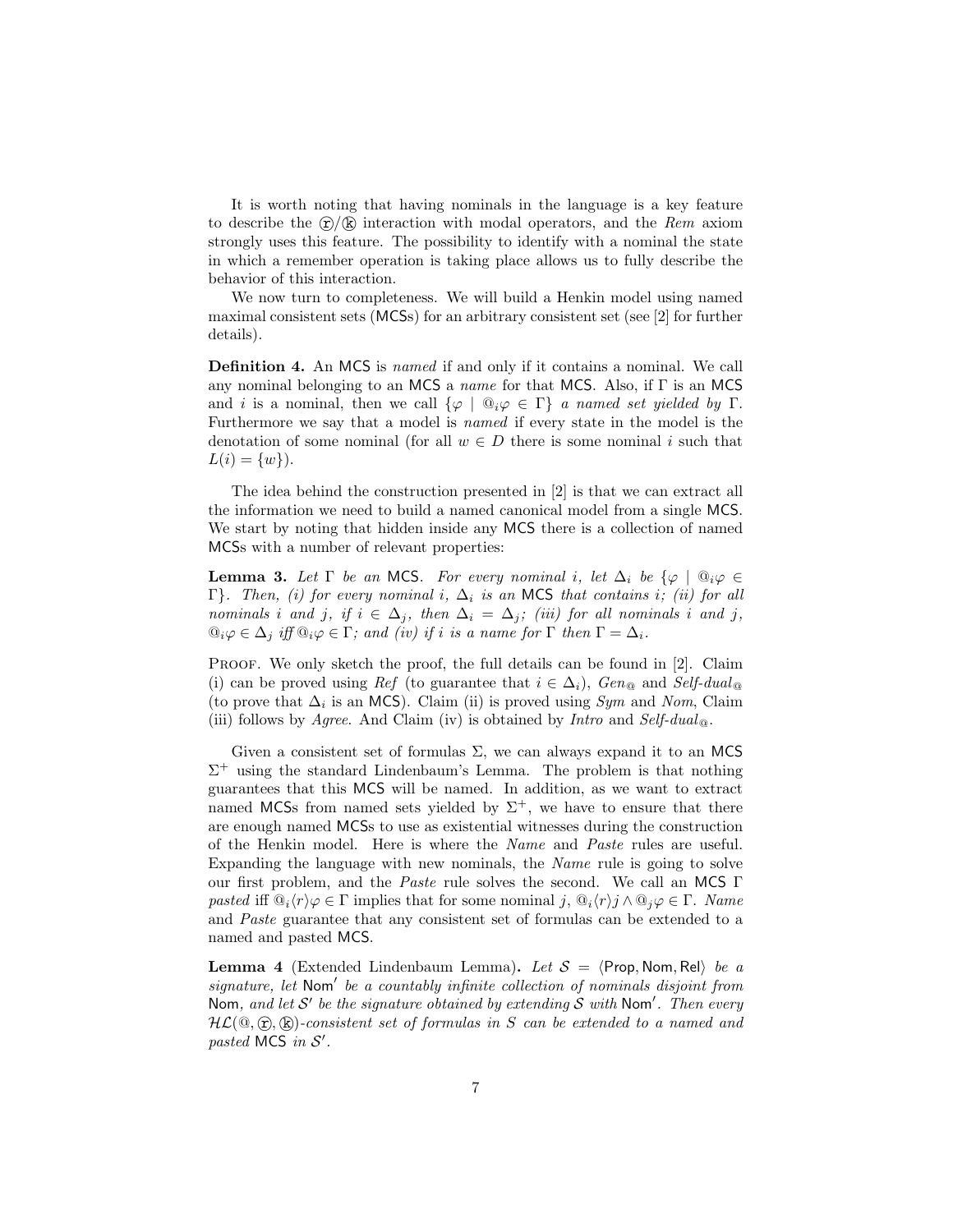PROOF. Full details can be found in [2]. The proof follows the standard Lindenbaum's construction with the following modifications. Take a consistent set of formulas  $\Sigma$ , and name it by adding a new nominal k (use Name to prove consistency). Using an enumeration of all the formulas, we expand  $\Sigma$ step-by-step with a formula that is consistent with the expanded set at each point. Because we want the final MCS to be pasted, at the  $(m + 1)$ -th step, when we are considering  $\Sigma^m$  and the formula  $\varphi_{m+1}$ , if  $\Sigma^m \cup {\varphi_{m+1}}$  is inconsistent, we set  $\Sigma^{m+1} = \Sigma^m$ . Else, if  $\varphi_{m+1}$  has the form  $\mathbb{Q}_i(r)\varphi$ , we set  $\Sigma^{m+1} = \Sigma^m \cup {\varphi_{m+1}} \cup {\varphi_i \langle r \rangle_j} \wedge {\varphi_j \langle r \rangle} \varphi$ , where j is new (relying on the Paste rule for consistency). If  $\varphi_{m+1}$  does not have the form  $\mathbb{Q}_i\langle r\rangle\varphi$ , we set  $\Sigma^{m+1} = \Sigma^m \cup {\varphi_{m+1}}$  as usual. Finally, we take the infinite union of all the  $\Sigma^i$ .

Now we can define the model we need, using the named sets yielded by a named and pasted MCS.

**Definition 5.** Let  $\Gamma$  be a named and pasted MCS. The named model yielded by  $\Gamma$  is  $\mathcal{M}^{\Gamma} = (D^{\Gamma}, (R_r^{\Gamma})_{r \in \mathsf{Rel}}, L^{\Gamma}, S^{\Gamma}).$  Here  $D^{\Gamma}$  is the set of all named sets yielded by  $\Gamma$ ,  $R_{r}^{\Gamma}(u, v)$  holds iff for all formulas  $\varphi, \varphi \in v$  implies  $\langle r \rangle \varphi \in u$ ,  $L^{\Gamma}(a) = \{w \in W^{\Gamma} \mid a \in w\}$  for any atom a, and  $S^{\Gamma} = \{w \mid \mathcal{B} \in w\}.$ 

Note that  $\mathcal{M}^{\Gamma}$  is a well defined model, since by items (i) and (ii) of Lemma 3,  $L^{\Gamma}$  assigns to every nominal a singleton subset of  $D^{\Gamma}$ . Using the fact that  $\Gamma$  is named and pasted, we can prove the following Existence Lemma

**Lemma 5** (Existence Lemma [2]). Let  $\Gamma$  be a named and pasted MCS, and let  $\mathcal{M} = \langle D, (R_r)_{r \in \mathsf{Rel}}, L, S \rangle$  be the named model yielded by Γ. Suppose  $u \in \mathcal{M}$ and  $\langle r \rangle \varphi \in u$ . Then there is a  $v \in \mathcal{M}$  such that  $R_r(u, v)$  and  $\varphi \in v$ 

Now we are ready to prove the Truth Lemma that will lead us to the desired completeness result. Before that, to treat the  $(F)$  case properly, we have to redefine the complexity of the formulas, to be able to handle the substitutions made by the Rem axiom.

**Definition 6.** We define the complexity of a formula as  $comp(\varphi) = 2(k+1)(r+$  $1/(d+1) + v$ , where k, r and d are the number of occurrences of  $\mathbb{R}$ ,  $\mathbb{R}$  and  $\langle r \rangle$  respectively, and v is the number of occurrences of all the other possible operators.

Note that with this definition,  $comp(\hat{\mathbf{x}}|\varphi) > comp(\varphi[\hat{\mathbf{k}}/(\hat{\mathbf{k}} \vee i)]).$ 

**Lemma 6** (Truth Lemma). Let  $\mathcal{M} = \langle D, (R_r)_{r \in \text{Rel}}, L, S \rangle$  be the named model yielded by a named and pasted MCS, and let  $u \in D$ . Then, for all formulas  $\varphi$ ,  $\varphi \in u$  iff  $\mathcal{M}, u \models \varphi$ .

PROOF. By Induction on the complexity *comp* of  $\varphi$ . The atomic, boolean and modal cases are obvious (the Existence Lemma is used for the modal case, and the  $\&$  case follows directly from the definition of  $S^{\Gamma}$ ). We analyze the satisfaction operators. Suppose  $\mathcal{M}, u \models \mathbb{Q}_i \psi$ . This happens iff  $\mathcal{M}, \Delta_i \models \psi$  (by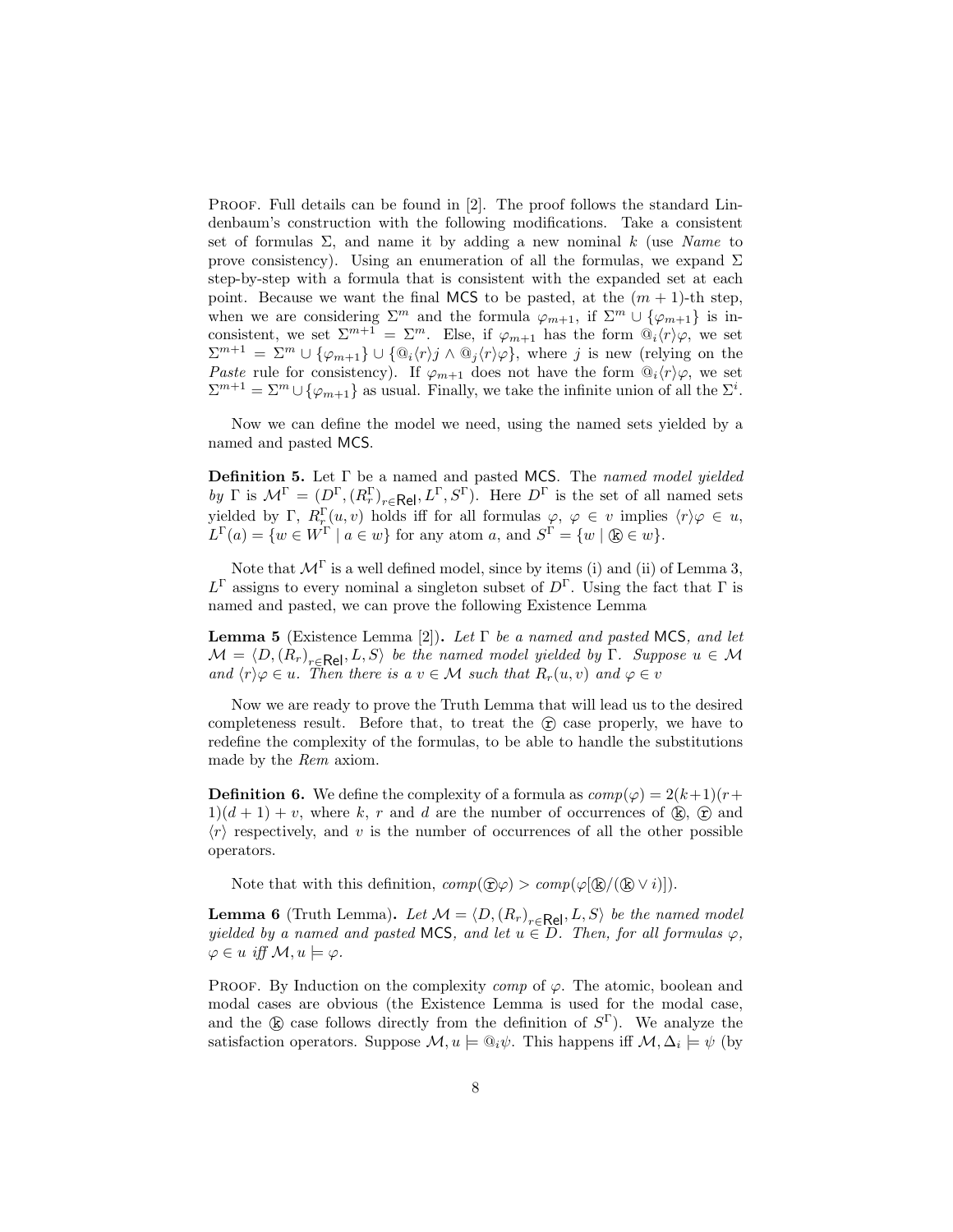items (i) and (ii) of Lemma 3,  $\Delta_i$  is the only MCS containing i, and hence, by the atomic case of the present lemma, the only state in  $M$  where i is true) iff  $\psi \in \Delta_i$  (by inductive hypothesis) iff  $\mathbb{Q}_i \psi \in \Delta_i$  (using the fact that  $i \in \Delta_i$ together with *Intro* for the left-to-right direction and *Intro* and *Self-dual*  $_{\odot}$  for the right-to-left direction) iff  $\mathbb{Q}_i \psi \in u$  (by Agree).

To finish let's analyze the case for  $\hat{r}$ . Given  $u \in \mathcal{M}$ , we know that for some nominal *i* we have  $u = \Delta_i$ , so by definition,  $\mathcal{M}, u \models i$  and  $i \in u$ . Suppose  $\mathcal{M}, u \models \widehat{H} \mathcal{W}$ . This happens iff  $\mathcal{M}, u \models \mathbb{Q}_i \widehat{H} \mathcal{W}$  (because  $\mathcal{M}, u \models i$ ) iff  $\mathcal{M}, u \models i$  $\mathbb{Q}_i\psi[\mathbb{R}/(\mathbb{R}\vee i)]$  (by Corollary 2) iff  $\mathcal{M}, u \models \psi[\mathbb{R}/(\mathbb{R}\vee i)]$  (again because  $\mathcal{M}, u \models \psi[\mathbb{R}/(\mathbb{R}\vee i)]$ i) iff  $\psi[\mathbb{R}/(\mathbb{R}\vee i)] \in u$  (by inductive hypothesis) iff  $\mathbb{Q}_i\psi[\mathbb{R}/(\mathbb{R}\vee i)] \in u$  (because  $i \in u$ , using Intro for the left-to-right direction, and Self-dual<sub>@</sub> and Intro for the right-to-left direction) iff  $\mathbb{Q}_i \times \mathbb{Q} \in u$  (by the Rem axiom) iff  $\mathbb{Q} \psi \in u$  (because  $i \in u$ , applying again *Intro* and *Self-dual*  $_{\odot}$ ).

**Theorem 7** (Completeness for  $HL(\mathbb{Q}, \mathbb{C}), (\mathbb{R})$ ). Every MCS in  $HL(\mathbb{Q}, \mathbb{C}), (\mathbb{R})$  is satisfiable in a countable named model.

PROOF. Let  $\Sigma$  be a consistent set of formulas from  $H\mathcal{L}(\mathbb{Q}, \widehat{\mathbb{r}}, \widehat{\mathbb{R}})$ . We use the Extended Lindenbaum Lemma to expand it to a named and pasted set  $\Sigma^+$  in an extended countable language. Let  $\mathcal M$  be the named model yielded by  $\Sigma^+$ . By item (iv) of Lemma 3, because  $\Sigma^+$  is named,  $\Sigma^+$  is an element in the domain of M. By the Truth Lemma,  $M, \Sigma^+ \models \Sigma$ . The model is countable because each state is named by some nominal in the extended language, and there are only countably many of these.

This establishes strong completeness as desired. But in fact, we have done more. Because our Henkin model is named, we can prove a more general result.

**Definition 7.** If a formula  $\varphi$  contains no propositional symbols (that is, its atoms are nominals or  $(\mathbf{k})$ , we say that  $\varphi$  is  $(\mathbf{k})$ -pure. Furthermore, if  $\varphi$  is a (k)-pure formula, we say that  $\psi$  is a (k)-pure instance of  $\varphi$  if  $\psi$  is obtained from  $\varphi$  by uniformly substituting nominals for nominals. A formula  $\varphi$  is *pure* if its atomic subformulas are only nominals.

The axiomatization we presented in Figure 1 for  $H\mathcal{L}(\mathbb{Q}, \mathbb{R})$  has the following property: for any set of pure formulas  $\Pi$ , if P is the logic obtained by adding the formulas in  $\Pi$  as axioms, then P is complete with respect to the class defined by  $\Pi$ .<sup>3</sup> This result can be extended to  $(\mathbf{k})$ -pure formulas for the case of  $\mathcal{HL}_{\emptyset}(\mathbb{Q},\mathbb{G},\mathbb{Q}),$  the logic obtained over the class  $\{D, (R_r)_{r\in \mathsf{Rel}}, L, S\rangle \mid S = \emptyset\}$ of models with no previously remembered states.

We first state a property that will help us achieve the completeness result for pure axioms.

**Lemma 8.** Let  $M = \langle D, (R_r)_{r \in \text{Rel}}, L, S \rangle$  be a named model.

<sup>3</sup>These general completeness results are standard in hybrid logics (see [17]).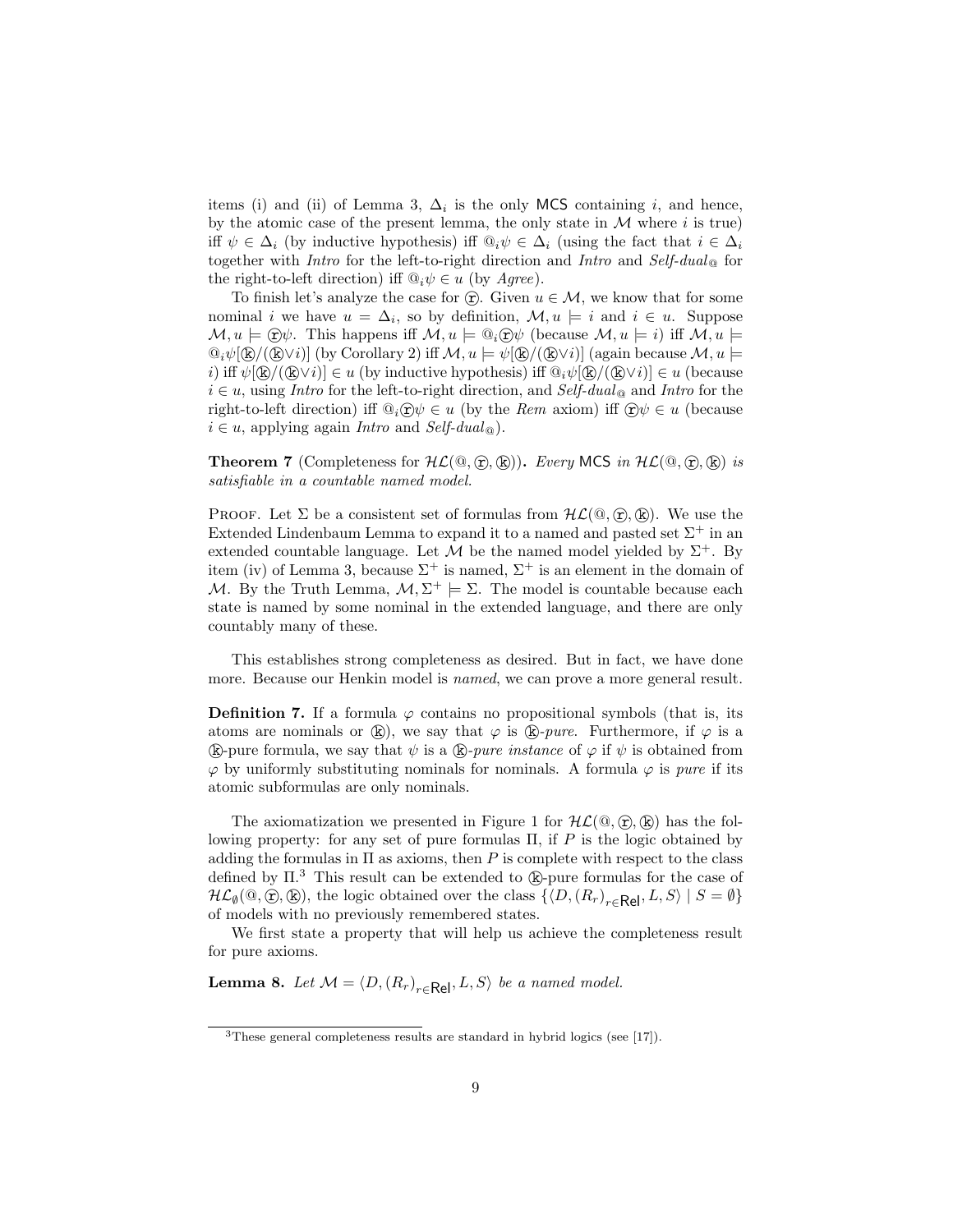- 1. Let  $\varphi$  be a pure formula, and suppose that for all pure instances  $\psi$  of  $\varphi$ ,  $\mathcal{M} \models \psi$ . Then for any L' and S',  $\langle D, (R_r)_{r \in \mathsf{Rel}}, L', S' \rangle \models \varphi$ .
- 2. Let  $S = \emptyset$  and  $\varphi$  be a  $\mathbb{R}$ -pure formula. Suppose that for all  $\mathbb{R}$ -pure instances  $\psi$  of  $\varphi$ ,  $\mathcal{M} \models \psi$ . Then for any L',  $\langle D, (R_r)_{r \in \mathsf{Rel}}, L', S \rangle \models \varphi$ .

PROOF. We only discuss item 2. Suppose that the hypothesis holds, but for some labeling  $L'$ ,  $\langle D, (R_r)_{r \in \mathsf{Rel}}, L', \emptyset \rangle \not\models \varphi$ . We can take  $\rho$ , a  $\circledR$ -pure instance of  $\varphi$ , such that  $\rho$  is obtained from  $\varphi$  replacing each nominal i by j, where  $L'(i) = L(j)$ . By an induction on the formula complexity, it is easy to see that  $(D, (R_r)_{r \in \mathsf{Rel}}, L, \emptyset) \not\models \rho$ . This is a contradiction.

With the help of Lemma 8, and since we showed that we can build named models from  $\mathcal{HL}(\mathbb{Q}, \mathbb{F})$ . (R)-MCSs, a wide range of strong completeness results can be established (with the same proof as the one given in [2]).

**Theorem 9.** Let  $\Pi$  be a set of pure formulas and let  $A$  be the axiomatization obtained by adding formulas in  $\Pi$  as axioms to the axiomatization shown in Figure 1. Then, every A-consistent set of formulas is satisfiable in a countable named model in the class defined by Π.

PROOF. Given an A-consistent set of formulas  $\Omega$ , we can use the Extended Lindenbaum's Lemma to extend it to a named an pasted  $\mathcal{A}\text{-MCS }\Omega^+$ . The named model  $\mathcal{M}^{\Omega}$  that  $\Omega^{+}$  gives rise to will satisfy  $\Omega$  at  $\Omega^{+}$ . In addition, as every formula in  $\Pi$  belongs to every **A-MCS**, we have that  $\mathcal{M}^{\Omega} \models \Pi$ . Therefore, by Lemma 8,  $\mathcal{M}^{\Omega}$  is in the class of models defined by  $\Pi$ .

To finish this section we will discuss an extension of the axiomatization presented above to characterize  $\mathcal{HL}_{\emptyset}(\mathbb{Q}, \mathbb{C}), \mathbb{R}$ .

Theorem 10. The system obtained by extending the axiomatization in Figure 1 with the axiom  $(Empty) \vdash \neg \&$  is sound and strongly complete for  $\mathcal{HL}_0(\mathcal{Q}, \mathcal{L}), \&$ ).

PROOF. Soundness of *Empty* is obvious for the class of  $H\mathcal{L}_{\emptyset}(\mathbb{Q}, \mathbb{F}, \mathbb{R})$ -models. The completeness proof is as the one for  $HL(\mathbb{Q}, \mathbb{C}), \mathbb{R}$ , but in addition, thanks to Empty, all maximal consistent sets  $\Delta_i$  are such that  $\neg \mathbb{R} \in \Delta_i$ . Therefore, the final model yielded by  $\Gamma$ ,  $\mathcal{M}^{\Gamma} = \langle D^{\Gamma}, (R_r^{\Gamma})_{r \in \mathsf{Rel}}, L^{\Gamma}, S^{\Gamma} \rangle$ , is such that  $S^{\Gamma} = \emptyset$ , and thus, it is a  $\mathcal{HL}_{\emptyset}(\mathbb{Q}, \widehat{\mathbb{r}})$ ,  $(\widehat{\mathbb{R}})$ -model.

**Proposition 1.** For the case of  $\mathcal{HL}_{\emptyset}(\mathbb{Q}, \widehat{\mathbb{R}})$ , the result of adding  $\Pi$ , a set of pure formulas, can be extended to a set  $\Pi$  of  $\&$ -pure formulas

PROOF. Trivial, using Lemma 8, and the same proof as in Theorem 9.

### 4. Completeness for the Erase and Forget Operators

We now turn to languages containing the  $\Theta$  and  $\hat{f}$  operators. We will first discuss completeness for  $HL(\mathbb{Q}, \mathbb{Q}, \mathbb{Q}, \mathbb{Q})$ , then for  $HL(\mathbb{Q}, \mathbb{Q}, \mathbb{Q})$ ,  $(\mathbb{R})$ , and finally for the language  $\mathcal{HL}(\mathbb{Q}, \mathbb{C}), (\mathbb{E}), (\mathbb{E}), (\mathbb{E}).$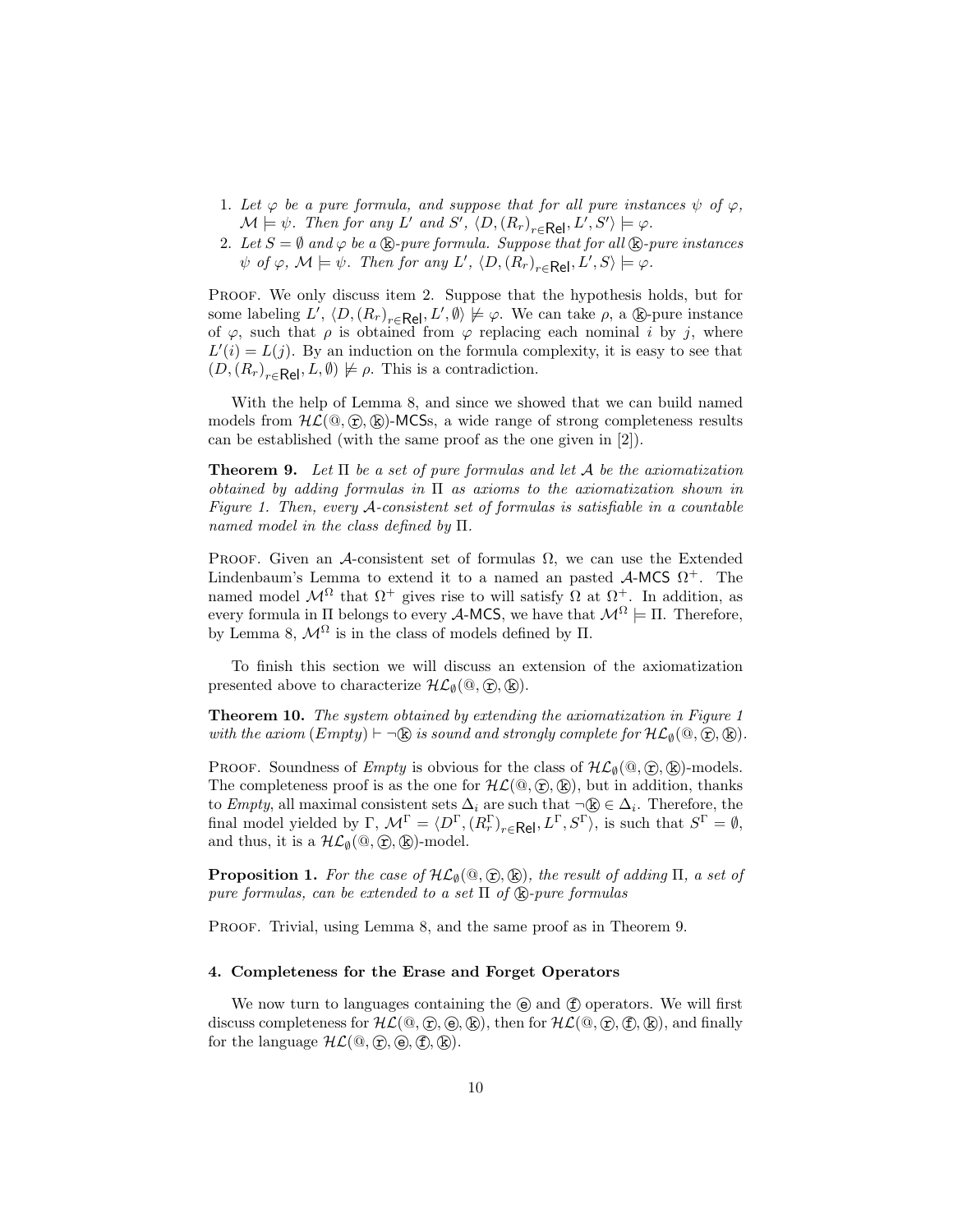```
Axioms:
All the axioms from \mathcal{HL}(\mathbb{Q}, \mathbb{C}), \mathbb{Q}) except Rem<br>
Rem' \models \mathbb{Q}_i(\mathbb{C})\varphi \leftrightarrow \varphi^*Rem' \qquad \vdash @_{i}(\mathfrak{D}\varphi \leftrightarrow \varphi_{i}^{\star})\mathit{Erase}_1 \vdash \bigcircledast \neg \mathbb{R}Erase<sub>2</sub> \vdash \textcircled{e}s \leftrightarrow s \quad s \in \text{Prop} \cup \text{Nom}<br>Erase<sub>3</sub> \vdash \textcircled{e}\neg p \leftrightarrow \neg \textcircled{e}p\begin{array}{ll}\n\text{Erase}_3 & \vdash @ \neg p \leftrightarrow \neg @ p \\
\text{Erase}_4 & \vdash @ (p \land q) \leftrightarrow (\neg \text{Eaves}_4) \land \neg \text{Eaves}_4\n\end{array}\begin{array}{ll}\n\text{E} \text{rase}_4 & \vdash \textcircled{e}(p \land q) \leftrightarrow (\textcircled{e} p \land \textcircled{e} q) \\
\text{E} \text{rase}_5 & \vdash (\textcircled{e} \langle r \rangle p \leftrightarrow \langle r \rangle \textcircled{e} p\n\end{array}\vdash \bigcirc \langle r \rangle p \leftrightarrow \langle r \rangle \bigcirc p\begin{array}{ll}\n\text{Erase}_6 & \vdash @ @_{i}p \leftrightarrow @_{i} @ p \\
\text{Erase}_7 & \vdash @_{i} @ (\mathbf{\widehat{e}}) \mathbf{\widehat{r}} \leftrightarrow @_{i} @ \mathbf{\widehat{e}} \end{array}Erase<sub>7</sub> \vdash \overline{\mathbb{Q}}_i(\mathbb{C}) \mathcal{D} \varphi \leftrightarrow \overline{\mathbb{C}} \varphi_i^*Rules:
All the rules from \mathcal{HL}(\mathbb{Q}, \mathbb{C}, \mathbb{Q})
```
Figure 2: Axiomatization for  $HL(\mathbb{Q}, \mathbb{C}, \mathbb{Q}, \mathbb{Q})$ .

# 4.1. Axiomatizing  $HL(\mathbb{Q}, \mathbb{C}, \mathbb{e}), \mathbb{R})$

We take as a starting point the axiomatization for  $H\mathcal{L}(\mathbb{Q}, \mathbb{R})$  presented in Figure 1. The first thing we should notice is that the Rem axiom is no longer sound. For example, take the valid formula  $\mathbb{Q}_i \Theta(\mathbb{R} \vee i)$  and use Rem to conclude  $\mathcal{Q}_i(\hat{\mathbf{r}})$  (e)(k). This is clearly a contradiction, since after wiping out the memory, k cannot be true. Observe that the problem lays in the interaction between  $\hat{r}$  and  $\hat{e}$ . The replacement operation defined by Rem cannot be carried out throughout the whole formula: it should avoid replacements within the scope of an  $\Theta$ . More formally, for each formula  $\varphi$  and nominal i we define the formula  $\varphi_i^{\star}$  as follows:

$$
p_i^* = p \quad p \in \text{Prop} \cup \text{Nom}
$$
  
\n
$$
\textcircled{k}_i^* = \textcircled{k} \vee i
$$
  
\n
$$
(\neg \varphi)_i^* = \neg \varphi_i^*
$$
  
\n
$$
(\varphi_1 \wedge \varphi_2)_i^* = \varphi_1^* \wedge \varphi_2^*
$$
  
\n
$$
(\textcircled{c}\varphi)_i^* = \textcircled{c}\varphi_i^*
$$
  
\n
$$
(\langle r \rangle \varphi)_i^* = \langle r \rangle \varphi_i^*
$$
  
\n
$$
(\textcircled{e}\varphi)_i^* = \textcircled{e}\varphi
$$
  
\n
$$
(\textcircled{e}\varphi)_i^* = \textcircled{e}\varphi
$$

Analogously to Lemma 1, we can use  $(\cdot)^*$  to characterize the behavior of the  $\hat{r}$  operator and its interaction with the  $\hat{e}$  operator.

**Lemma 11.** Let M be a model and  $w \in M$  such that  $M, w \models i$ . Then  $\mathcal{M}, w \models \textcircled{r}\varphi \text{ iff } \mathcal{M}, w \models \varphi_i^{\star}.$ 

This result naturally suggests an axiom Rem' (shown in Figure 2) that replaces Rem. To characterize the  $\Theta$  operator we should notice first that it behaves globally and that it does not change the evaluation point. This implies that there is no interaction between  $\Theta$  and  $\neg, \wedge, \langle r \rangle$  and  $\Theta$ . To describe the interaction between  $\Theta$  and  $\Theta$  we can again make use of the operation  $(\cdot)^*$ . The detailed axiomatization is in Figure 2.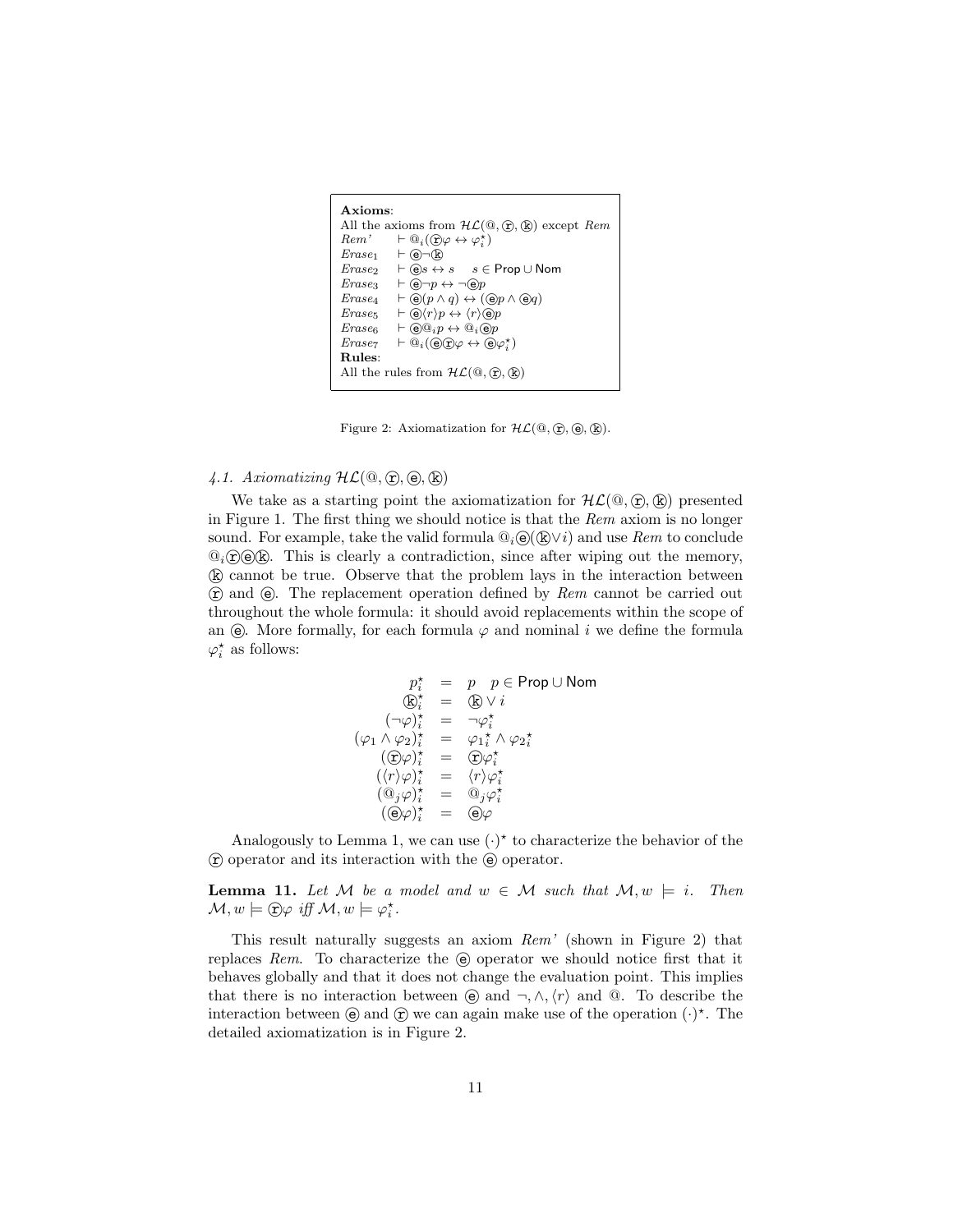Soundness of this axiomatization is straightforward. The completeness proof uses the same techniques introduced in Section 3. The proof of the Truth Lemma is carried out by induction in the complexity of the formula, and the new axioms handle the case for  $\Theta$  by appropriately reducing the complexity in order to use the inductive hypothesis, as it is done in Lemma 6.

So now we can give the strong completeness result for  $HL(\mathbb{Q}, \hat{\tau}, \hat{\Theta}, \hat{\kappa})$ . The proof of this theorem follows exactly the same technique used in Theorem 7.

**Theorem 12** (Completeness for  $HL(\mathbb{Q}, \mathbb{F})$ ,  $(\mathbb{Q}, \mathbb{R})$ ). Every MCS of formulas in  $HL(\mathbb{Q}, \mathbb{F}, \mathbb{Q}, \mathbb{R})$  is satisfiable in a countable named model.

Since it is clear that Lemma 8 still holds in  $HL(\mathbb{Q}, \mathbb{R}, \mathbb{R})$ , and the canonical model we built is named, it is easy to see that one can also establish a stronger completeness result in terms of pure formulas for  $HL(\mathbb{Q}, \mathbb{Q}, \mathbb{Q}),$  in the same way as stated in Theorem 9 and Theorem 10.

**Theorem 13** (Completeness for  $H\mathcal{L}(\mathbb{Q}, \widehat{\mathbb{F}}, \widehat{\Theta}, \widehat{\mathbb{R}})$ ). Let  $\Pi$  be a set of pure formulas and let A be the axiomatization obtained by adding formulas in  $\Pi$  as axioms to the axiomatization shown in Figure 2. Then, every A-consistent set of formulas is satisfiable in a countable named model in the class defined by Π.

### 4.2. Axiomatizing  $HL(\mathbb{Q}, \mathbb{F}, \mathbb{F}, \mathbb{R})$

Let's consider an axiomatization for  $HL(\mathbb{Q}, \hat{\tau}, \hat{\tau}, \hat{\kappa})$ . The main complication, compared with the case we just discussed, is that the  $(f)$  operator has a local behavior, and clearly depends on the point of evaluation. Hence, describing its interaction with the  $\hat{r}$  operator will be more involved. We will require two rewriting functions  $(\cdot)^r$  and  $(\cdot)^f$ . Using these two functions, we can obtain a very simple axiomatization of  $HL(\mathbb{Q}, \mathbb{F}, \mathbb{F})$  (see Figure 3).

| A xioms:                                                                  |
|---------------------------------------------------------------------------|
| All the axioms from $H\mathcal{L}(\mathbb{Q})$                            |
| $Rem \vdash @_{i}(\mathcal{D}\varphi \leftrightarrow \varphi_{i}^{r})$    |
| Forg $\vdash \mathbb{Q}_i(\mathbf{f})\varphi \leftrightarrow \varphi_i^f$ |
| Rules:                                                                    |
| All the rules from $H\mathcal{L}(\mathbb{Q})$                             |
|                                                                           |

Figure 3: Axiomatization for  $HL(\mathbb{Q}, \mathbb{C}, \mathbb{C}, \mathbb{Q})$ .

For each formula  $\varphi \in HL(\mathbb{Q}, \mathbb{C}), \mathbb{C})$  and nominal i, we define the formula  $\varphi_i^r$  as follows: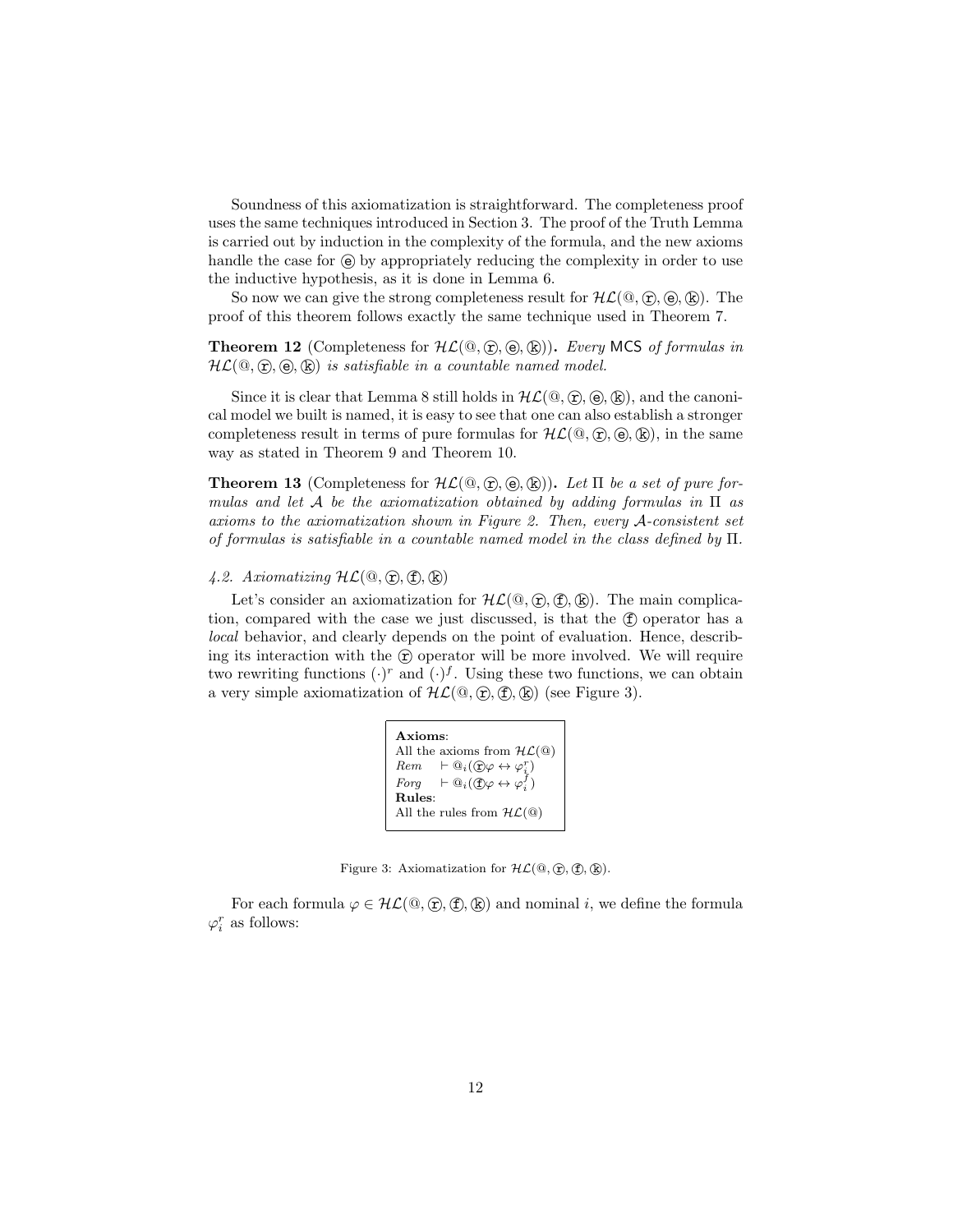$$
p_i^r = p \ p \in \text{Prop} \cup \text{Nom}
$$
  
\n
$$
\textcircled{E}_i^r = (\textcircled{E} \vee i)
$$
  
\n
$$
(\neg \varphi)_i^r = \neg \varphi_i^r
$$
  
\n
$$
(\varphi_1 \wedge \varphi_2)_i^r = (\varphi_1_i^r \wedge \varphi_2_i^r)
$$
  
\n
$$
(\textcircled{E} \varphi)_i^r = \textcircled{E} \varphi_i^r
$$
  
\n
$$
(\langle r \rangle \varphi)_i^r = \langle r \rangle \varphi_i^r
$$
  
\n
$$
(\textcircled{E} \varphi)_i^r = \textcircled{E} ((i \rightarrow \varphi) \wedge (\neg i \rightarrow \varphi_i^r))
$$

**Lemma 14.** For every pointed model  $(M, w)$  such that  $M, w \models i$ , and for all  $v \in \mathcal{M}, \ \mathcal{M}[\pm w], v \models \varphi \ \text{iff} \ \mathcal{M}, v \models \varphi_i^r.$ 

PROOF. By induction on  $\varphi$ . For the base case, if  $\varphi$  is a proposition symbol or a nominal, say a, then since  $a_i^r = a$  we have  $\mathcal{M}[\pm w], v \models a$  iff  $\mathcal{M}, v \models a$ . For the  $\mathbb{R}$  case we have to prove  $\mathcal{M}[\pm w], v \models \mathbb{R}$  iff  $\mathcal{M}, v \models \mathbb{R} \vee i$ .

 $\Rightarrow$ ) Assume that  $\mathcal{M}[\pm w], v \models \mathbb{R}$ . If  $v = w$ , then  $\mathcal{M}, v \models i$ , and therefore  $\mathcal{M}, v \models (\mathbb{R}) \vee i$ . If  $v \neq w$ , then  $\mathcal{M}, v \models (\mathbb{R})$ , and hence  $\mathcal{M}, v \models (\mathbb{R}) \vee i$ .

 $\Leftarrow$ ) Let's assume that  $\mathcal{M}, v \models \mathbb{R} \vee i$ . If  $v = w$ , then  $\mathcal{M}[\pm w], v \models \mathbb{R}$ . On the other hand, if  $v \neq w$ , then we know that  $\mathcal{M}[\pm w], v \models \neg i$ , and therefore  $\mathcal{M}, v \models \mathbb{R}$ . We conclude  $\mathcal{M}[\pm w], v \models \mathbb{R}$ .

Let's analyze the  $\varphi = \langle f \rangle \psi$  case. Suppose that  $v = w$ , therefore  $\mathcal{M}[\pm w], w \models$ (f)  $\psi$  iff  $\mathcal{M}$ [+w, −w],  $w \models \psi$  iff  $\mathcal{M}$ [−w],  $w \models \psi$  iff (because  $\mathcal{M}$ [−w],  $w \models i$ )  $\mathcal{M}[-w], w \models (i \to \psi) \land (\neg i \to \psi_i^r)$  iff (by definition of  $\textcircled{f})$ )  $\mathcal{M}, w \models \textcircled{f}((i \to \psi) \land \textcircled{f})$  $(\neg i \rightarrow \psi_i^r)$ ). On the other hand, suppose  $w \neq v$ . Therefore,  $\mathcal{M}[\pm w], v \models \text{f} \psi$  iff  $\mathcal{M}[\pm w, -v], v \models \psi$  iff (because v and w are different states)  $\mathcal{M}[-v, +w, ], v \models$  $\psi$  iff (by inductive hypothesis)  $\mathcal{M}[-v], v \models \psi_i^r$  iff (because  $\mathcal{M}[-v], v \models \neg i$ )  $\mathcal{M}[-v], v \models (i \to \psi) \land (\neg i \to \psi_i^r)$  iff (by definition of  $\circled$ )  $\mathcal{M}, v \models \circled$  ( $(i \to \psi)$ )  $\psi$ )  $\wedge (\neg i \rightarrow \psi_i^r)$ )

The conjunction, negation, diamond, @ and remember cases are straightforward, using the inductive hypothesis and the fact that the translation from  $\varphi$ to  $\varphi_i^r$  distributes over  $\wedge$ ,  $\neg$ ,  $\langle r \rangle$ , @ and  $\circled{r}$ .

**Corollary 15.** Let M by a model, and  $w \in M$ . Then  $M, w \models \mathbb{Q}_i(\mathbb{Q} \varphi \leftrightarrow \varphi_i^r)$ .

In the same way, we can define a formula  $\varphi_i^f$  to deal with the  $\circled$  case:

$$
p_i^f = p \ p \in \text{Prop} \cup \text{Nom}
$$
\n
$$
\mathbb{Q}_i^f = (\mathbb{Q} \land \neg i)
$$
\n
$$
(\neg \varphi)_i^f = \neg \varphi_i^f
$$
\n
$$
(\varphi_1 \land \varphi_2)_i^f = (\varphi_1_i^f \land \varphi_2_i^f)
$$
\n
$$
(\mathbb{D}\varphi)_i^f = \mathbb{D}\varphi_i^f
$$
\n
$$
(\langle r \rangle \varphi)_i^f = \langle r \rangle \varphi_i^f
$$
\n
$$
(\mathbb{Q}_j \varphi)_i^f = \mathbb{Q}_j \varphi_i^f
$$
\n
$$
(\mathbb{D}\varphi)_i^f = \mathbb{Q}((i \to \varphi) \land (\neg i \to \varphi_i^f))
$$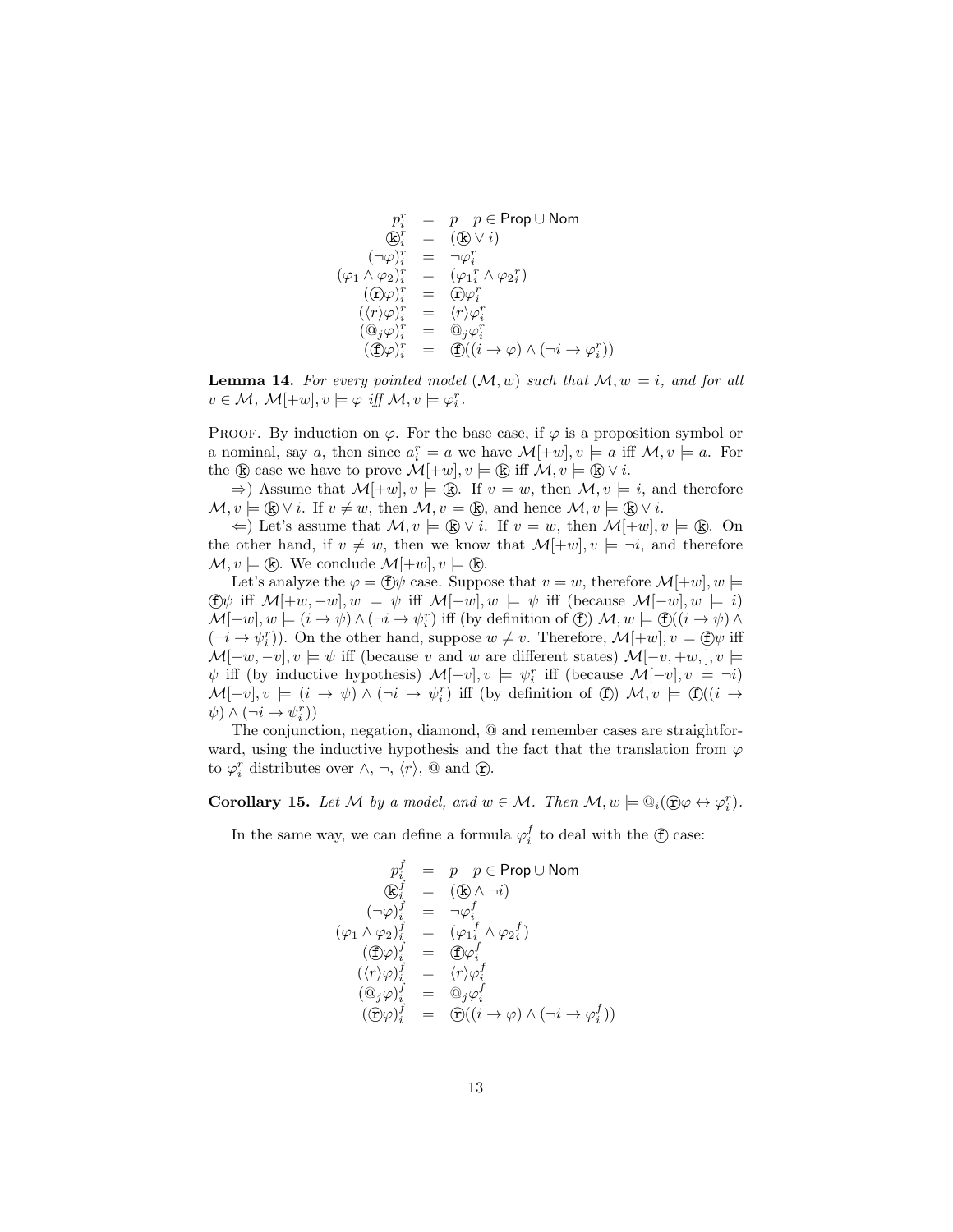**Lemma 16.** For every pointed model  $(M, w)$  such that  $M, w \models i$ , and for all  $v \in \mathcal{M}, \ \mathcal{M}[-w], v \models \varphi \ \text{iff} \ \mathcal{M}, v \models \varphi_i^f.$ 

PROOF. By induction on  $\varphi$ . The only cases that are worth analyzing are  $(\mathbb{R})$ and  $\hat{\mathbf{r}}$ ). The other cases are equivalent to the proof of Lemma 14. For the  $\hat{\mathbf{k}}$ case we have to prove  $\mathcal{M}[-w], v \models (\mathbb{R})$  iff  $\mathcal{M}, v \models (\mathbb{R}) \land \neg i$ .

 $\Rightarrow$ ) Assume that  $\mathcal{M}[-w], v \models \mathbb{R}$ . If  $v = w$ , this is an absurd, so  $v \neq w$ . Therefore  $\mathcal{M}, v \models (\mathbb{R})$ , and hence  $\mathcal{M}, v \models (\mathbb{R}) \land \neg i$ .

 $\Leftarrow$ ) Let's assume that  $\mathcal{M}, v \models \mathbb{R} \land \neg i$ . If  $v = w$ , then  $\mathcal{M}, v \models i$ , so this is an absurd. Therefore  $v \neq w$ , and then we know that  $\mathcal{M}[-w], v \models (\mathbf{k})$ , and therefore  $\mathcal{M}[-w], v \models (\mathbf{k}) \wedge \neg i.$ 

Let's analyze the  $\varphi = \hat{y}\psi$  case. Suppose that  $v = w$ , therefore  $\mathcal{M}[-w], w \models$  $\bigcirc \psi$  iff  $\mathcal{M}[-w, +w], w \models \psi$  iff  $\mathcal{M}[\pm w], w \models \psi$  iff (because  $\mathcal{M}[\pm w], w \models i$ )  $\mathcal{M}[\pm w], w \models (i \to \psi) \land (\neg i \to \psi_i^f)$  iff (by definition of  $\circled{r})$ )  $\mathcal{M}, w \models \circled{r}((i \to \psi) \land$  $(\neg i \rightarrow \psi_i^f)$ ). On the other hand, suppose  $w \neq v$ . Therefore,  $\mathcal{M}[-w], v \models \textcircled{r}\psi$  iff  $\mathcal{M}[-w, +v], v \models \psi$  iff (because v and w are different states)  $\mathcal{M}[\pm v, -w], v \models$  $\psi$  iff (by inductive hypothesis)  $\mathcal{M}[\pm v], v \models \psi_i^f$  iff (because  $\mathcal{M}[\pm v], v \models \neg i$ ) i  $\mathcal{M}[\pm v], v \models (i \to \psi) \land (\neg i \to \psi_i^f)$  iff (by definition of  $\circledx)$ )  $\mathcal{M}, v \models \circledx((i \to \psi_i^f))$  $\psi$ )  $\wedge (\neg i \rightarrow \psi_i^f)$ )

**Corollary 17.** Let M by a model, and  $w \in M$ . Then  $M, w \models \mathbb{Q}_i(\mathbb{C})\varphi \leftrightarrow \varphi_i^f$ .

Soundness of Rem and Forg in the axiomatization of  $HL(@, F), (F), (R)$  in Figure 3 are a direct consequence of Corollaries 15 and 17.

To achieve completeness, we first have to give an adequate notion of complexity of formulas in such a way that the Truth Lemma for this logic can be shown. As in section 3, we look for a function  $comp : \text{Forms} \rightarrow \mathbb{N}$  such that  $comp(\hat{\mathcal{D}}\varphi) > comp(\varphi(\hat{\mathbb{R}}/(\hat{\mathbb{R}} \vee i)))$ . But in this setting, to account for the new axioms of Figure 3, we have stronger restrictions: we need to find a function such that  $comp(\mathcal{D}\varphi) > comp(\varphi_i^r)$  and  $comp(\mathcal{D}\varphi) > comp(\varphi_i^f)$ . The complexity given in Definition 6 is not suitable because the lengths of  $\varphi_i^r$  and  $\varphi_i^f$  are much larger than the length of  $\varphi$ . We next show some upper bounds for the lengths of  $\varphi_i^r$  and  $\varphi_i^f$  and then we define a suitable complexity function.

Observe that some right-hand formulas in the definition of  $\varphi_i^r$  and  $\varphi_i^f$  are abbreviations of formulas using ∧ and ¬ as the only boolean connectives. Having this in mind, it can easily be shown the following equalities concerning  $|\varphi|$ , the length of a formula  $\varphi$ :

$$
|(\mathbb{D}\varphi)_i^r| = 15 + |\varphi| + |\varphi_r^r|
$$
  
\n
$$
|(\mathbb{D}\varphi)_i^f| = 15 + |\varphi| + |\varphi_i^f|
$$
  
\n
$$
|(\varphi \wedge \psi)_i^*| = 3 + |\varphi_i^*| + |\psi_i^*| \quad \text{for } * \in \{r, f\}
$$
  
\n
$$
|(\dagger \varphi)_i^*| = 1 + |\varphi_i^*| \quad \text{for } \dagger \in \{-, \langle r \rangle, \mathbb{Q}_j\} \text{ and } * \in \{r, f\}
$$
  
\n
$$
|\mathbb{D}_i^r| = 8
$$
  
\n
$$
|\mathbb{D}_i^f| = 6
$$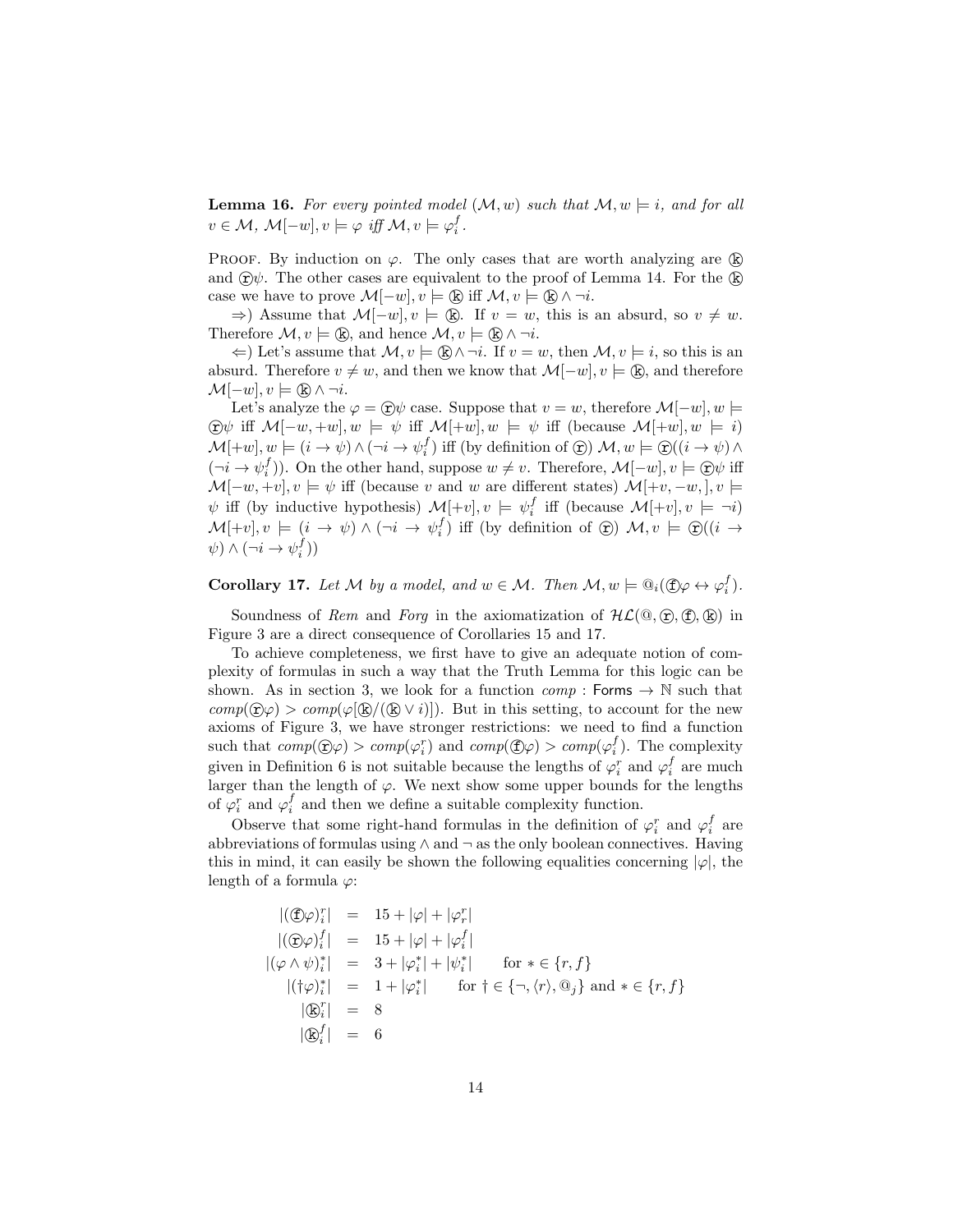It can be shown by induction in  $\varphi$  that  $\max\{|\varphi_i^r|, |\varphi_i^f|\} \leq (|\varphi| + 7)^2$ . Let  $n_r(\varphi)$ denote the nesting depth of  $\circledcirc$  in the formula  $\varphi$ , i.e. the maximum number of occurrences of  $\hat{\mathbf{r}}$  along the paths of the syntactic tree of  $\varphi$ . In the same way, let  $n_f(\varphi)$  denote the nesting depth of  $\textcircled{f}$  in  $\varphi$ . Observe that  $n_r(\varphi) = n_r(\varphi_i^r)$ and  $n_f(\varphi) = n_f(\varphi_i^f)$ .

Let  $c(\varphi)$ : Forms  $\to \mathbb{R}$  be defined as

$$
c(\varphi) = 2^{3(n_r(\varphi) + n_f(\varphi))} \cdot \log |\varphi|.
$$

The reader may verify that  $c(\mathcal{D}\varphi) > c(\varphi_i^r)$  and  $c(\mathcal{D}\varphi) > c(\varphi_i^f)$ . Furthermore, for all the subformulas  $\psi$  of a formula  $\varphi$ ,  $c(\psi)$  is strictly increasing in  $|\psi|$ . Therefore,  $comp : \text{Forms} \rightarrow \mathbb{N}$  defined as

$$
comp(\varphi) = 2^{c(\varphi)} = |\varphi|^{2^{3(n_r(\varphi) + n_f(\varphi))}}
$$

is a suitable complexity function.

With the complexity function properly defined, strong completeness follows using the same techniques introduced in Section 3. As in the case for  $HL(\mathbb{Q}, \mathbb{C}, \mathbb{Q}, \mathbb{R})$ , it is easy to see that the result holds for any pure axiomatic extension.

**Theorem 18** (Completeness for  $H\mathcal{L}(\mathbb{Q}, \hat{\mathbb{T}}, \mathbb{F}), (\mathbb{R}))$ ). Let  $\Pi$  be a set of pure formulas and let A be the axiomatization obtained by adding formulas in Π as axioms to the axiomatization shown in Figure 3. Then, every A-consistent set of formulas is satisfiable in a countable named model in the class defined by  $\Pi$ .

## 4.3. Axiomatizing  $HL(\mathbb{Q}, \mathbb{F}, \mathbb{e}), \mathbb{f}, \mathbb{R})$

Finally, putting together the ideas from the previous two axiomatizations we obtain a sound and complete axiomatization for  $HL(\mathbb{Q}, \mathbb{C}, \mathbb{C}, \mathbb{C})$ . The first step is to extend the definition of  $\varphi_i^r$  and  $\varphi_i^f$  to handle the case of  $\circlede$ :

$$
\begin{array}{rcl} (\textcircled{e}\varphi)^r_i &=& \textcircled{e}\varphi\\ (\textcircled{e}\varphi)^f_i &=& \textcircled{e}\varphi \end{array}
$$

Note that Lemmas 14 and 16 still hold. Now we only need to add the axioms we used to characterize  $\Theta$  with minor changes. Observe that the complexity function defined in Subsection 4.2 is appropriate for this case also. The final axiomatization is shown in Figure 4.

**Theorem 19** (Completeness for  $HL(\mathbb{Q}, \mathbb{Q}, \mathbb{Q}, \mathbb{Q}, \mathbb{Q}))$ ). Let  $\Pi$  be a set of pure formulas and let A be the axiomatization obtained by adding formulas in  $\Pi$  as axioms to the axiomatization shown in Figure 4. Then, every A-consistent set of formulas is satisfiable in a countable named model in the class defined by Π.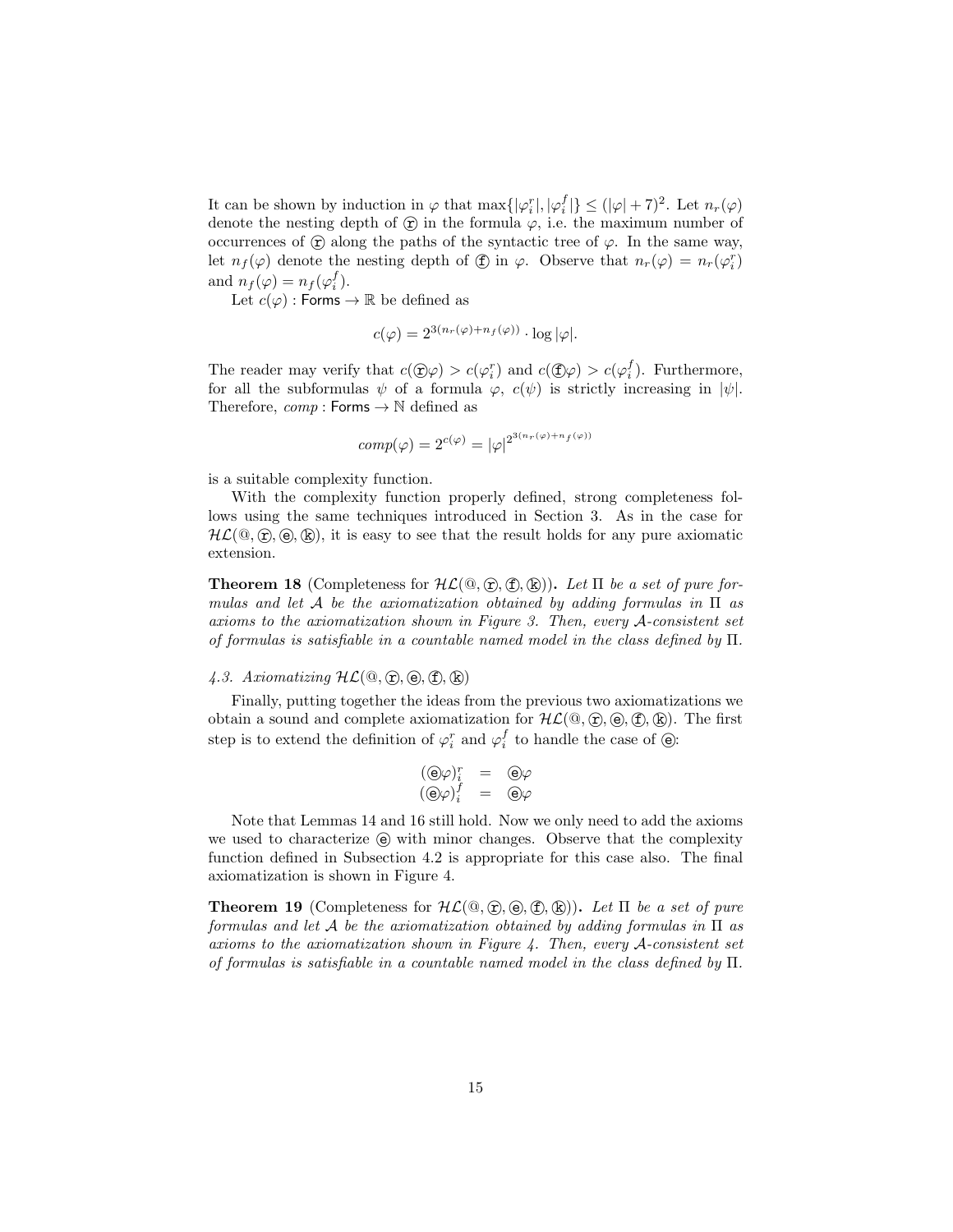```
Axioms:
All the axioms from H\mathcal{L}(\mathbb{Q})Rem \t\vdash @_{i}(\mathbf{\hat{y}\varphi} \leftrightarrow \varphi_{i}^{r})Forg \vdash \mathbb{Q}_i(\bigoplus \varphi \leftrightarrow \varphi_i^{\overline{f}})\mathit{Erase}_1 \vdash \bigoplus \neg \&Erase<sub>2</sub> \vdash \textcircled{e}s \leftrightarrow s \quad s \in \text{Prop} \cup \text{Nom}<br>Erase<sub>3</sub> \vdash \textcircled{e}\neg p \leftrightarrow \neg \textcircled{e}p\begin{array}{ll}\n\text{Erase}_3 & \vdash @ \neg p \leftrightarrow \neg @ p \\
\text{Erase}_4 & \vdash @ (p \land q) \leftrightarrow (\neg \Box) \n\end{array}Erase<sub>4</sub> \vdash \bigcircledast(p \land q) \leftrightarrow (\bigcircledast p \land \bigcircledast q)<br>Erase<sub>5</sub> \vdash \bigcircledast(r)p \leftrightarrow \langle r \rangle \bigcircledast p\vdash \bigcircled{\scriptstyle\theta} \langle r \rangle p \leftrightarrow \langle r \rangle \bigcirc p\text{E} \text{rase}_6 \quad \vdash @ @_{i} p \leftrightarrow @_{i} @_{p}Erase'_7\mathcal{P}'_7 \vdash \overline{\mathcal{Q}}_i(\mathcal{O} \mathcal{O} \varphi \leftrightarrow \mathcal{O} \varphi_i^r)\label{eq:ex1} \begin{array}{ll} \textit{Erase}_8 & \; \vdash @ \textsf{fp} \leftrightarrow @ \varphi \end{array}Rules:
All the rules from H\mathcal{L}(\mathbb{Q})
```
Figure 4: Axiomatization for  $\mathcal{HL}(\mathbb{Q}, \mathbb{C}), \mathbb{G}, \mathbb{C})$ .

## 5. The Case for  $ML^-(\mathcal{D}, \mathbb{R})$

The last logic that we are going to discuss is  $\mathcal{ML}^-(\hat{\mathbf{T}}, \hat{\mathbf{R}})$ . In the previous section we mentioned the importance of nominals to describe the interaction between memory and modal operators. In this section we will show that if we restrict ourselves to the logic in which we are constrained to remember the current state every time we make a modal transition, it is possible to define a sound and complete axiomatization where nominals can be avoided. The key ingredient to do this is that in this logic we can describe the interaction between  $\circled{r}$  and  $\circled{k}$  at a propositional level. This is not a coincidence. Because this logic has the tree model property [13, 14], we can assume that we evaluate  $ML^-(\hat{\mathbf{r}}, \hat{\mathbf{k}})$ -formulas on trees, and since there are no cycles, the remember operator has no real effect beyond the current state.

Given a formula  $\varphi$ , we define the formula  $\varphi^{\sharp}$  as the result of replacing all the occurrences of  $\&$  that are in  $\varphi$  at modal depth zero by  $\top$ . Formally:

$$
p^{\sharp} = p \quad p \in \text{Prop}
$$
  
\n
$$
\textcircled{E}^{\sharp} = \top
$$
  
\n
$$
(\neg \varphi)^{\sharp} = \neg \varphi^{\sharp}
$$
  
\n
$$
(\varphi_1 \land \varphi_2)^{\sharp} = \varphi_1^{\sharp} \land \varphi_2^{\sharp}
$$
  
\n
$$
(\textcircled{E}\varphi)^{\sharp} = \textcircled{E}\varphi^{\sharp}
$$
  
\n
$$
(\langle r \rangle \varphi)^{\sharp} = \langle r \rangle \varphi
$$

Lemma 20.  $\mathcal{M}, w \models \textcircled{r}\varphi \text{ iff } \mathcal{M}, w \models \varphi^{\sharp}.$ 

PROOF. We proceed by induction. The case for  $(\mathbb{R})$ , the propositional symbols and boolean connectives are straightforward. We analyze the other cases. For the case  $\varphi = \widehat{r} \psi$ .  $\mathcal{M}, w \models \widehat{r} \widehat{r} \psi$  iff  $\mathcal{M}, w \models \widehat{r} \psi$  iff (by inductive hypothesis)  $\mathcal{M}, w \models \psi^{\sharp}$  iff  $\mathcal{M}, w \models (\psi^{\sharp})^{\sharp}$  iff (by inductive hypothesis)  $\mathcal{M}, w \models \mathfrak{D}(\psi^{\sharp})$  iff  $\mathcal{M}, w \models (\mathfrak{D}\psi)^{\sharp}$ . For the case  $\varphi = \langle r \rangle \psi$ .  $\mathcal{M}, w \models \mathfrak{D}\langle r \rangle \psi$  iff (by definition)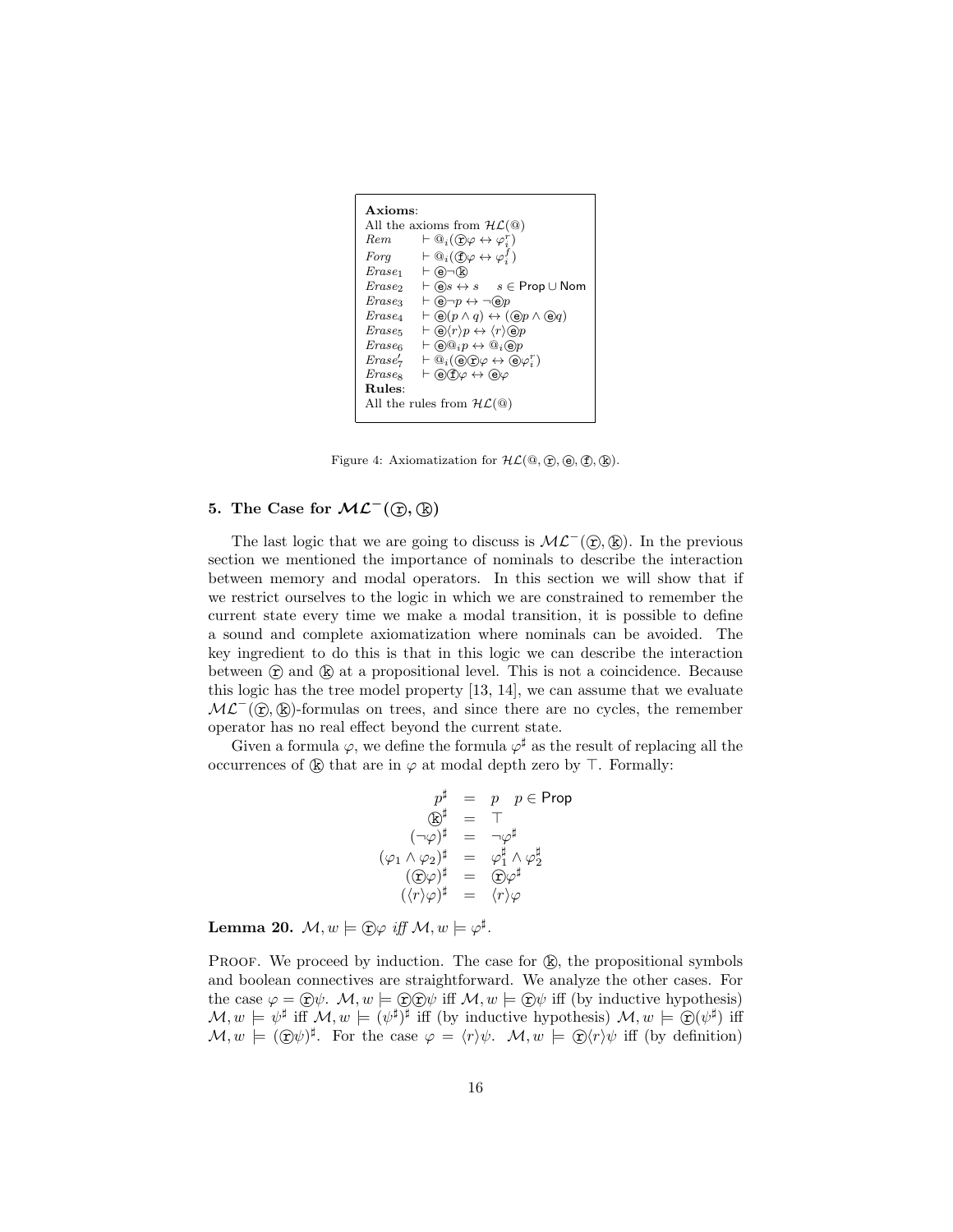```
Axioms:
\label{eq:CT} \begin{array}{ll} CT & \quad \text{All classical tautologies} \\ K_{\text{Irrl}} & \quad \, \vdash [r](p \rightarrow q) \rightarrow ([r]p \rightarrow \end{array}K_{[r]} \vdash [r](p \rightarrow q) \rightarrow ([r]p \rightarrow [r]q)<br>
Rem^- \vdash \bigcirc \phi \leftrightarrow \varphi^{\sharp}Rem^- \vdash \oplus \varphi \leftrightarrow \varphi^{\sharp}Rules:
MP If \vdash \varphi and \vdash \varphi \rightarrow \psi then \vdash \psi\begin{array}{l} Gen_{[r]}\\ Sub \end{array}If \vdash \varphi then \vdash [r]\varphiIf \vdash \varphi then \vdash \varphi[p/\psi] for any p \in \mathsf{Prop}
```
Figure 5: Axiomatization for  $\mathcal{ML}^-(\mathcal{D}, \mathbb{R})$ .

 $\mathcal{M}[w], w \models \langle r \rangle \psi$  iff (by definition of  $\langle r \rangle$ ) there is a  $v \in \mathcal{M}, R_r(w, v)$  such that  $\mathcal{M}[w], v \models \psi$  iff (by definition of  $\langle r \rangle$ )  $\mathcal{M}, w \models \langle r \rangle \psi$  iff (by definition of  $\sharp$ )  $\mathcal{M}, w \models (\langle r \rangle \psi)^{\sharp}.$ 

The axiomatization for  $ML^{-}(\hat{\mathbf{r}}, \hat{\mathbf{k}})$  (see Figure 5) is an extension of the axiomatization for the basic modal logic [2], plus the axiom  $Rem^- \vdash \bigcirc \varphi \leftrightarrow \varphi^{\sharp}$ .

Soundness of Rem<sup>−</sup> follows from Lemma 20. We will prove completeness with respect to the class of acyclic models, and therefore for the class of all models. We will use a step-by-step construction. I.e., instead of building the entire canonical model, we will carry out a stepwise selection from MCSs of the canonical model of  $ML^-(\hat{\mathbf{r}}, \hat{\mathbf{k}})$  as our basic building blocks.<sup>4</sup>

We define  $\mathcal{M}^c = \langle D^c, (R^c_r)_{r \in \mathsf{Rel}}, L^c, S^c \rangle$ , the  $\mathcal{ML}^-(\mathfrak{D}, \mathbb{Q})$  canonical model, in the usual sense (see [2] for details). That is,  $D<sup>c</sup>$  is the set of all maximal consistent sets of formulas of  $\mathcal{ML}^-(\hat{\mathfrak{D}}, \mathbb{R})$ ,  $R_r^c(\Gamma, \Delta)$  iff for all  $\varphi \in \Delta$ ,  $\langle r \rangle \varphi \in \Gamma$ ,  $\Gamma \in L^c(p)$  iff  $p \in \Gamma$  and  $S^c = {\{\Gamma \mid \mathbb{Q} \in \Gamma\}}.$ 

**Definition 8.** A network  $\mathcal{N} = \langle N, (R_r)_{r \in \mathsf{Rel}}, v \rangle$  is a triple where N is a countable non-empty set of elements, each  $R_r$  is a binary relation on N, and v is a function that maps elements in  $N$  to maximal consistent sets.

We say that a network is *coherent* if  $(Cl) \bigcup_{r \in \mathsf{Rel}} R_r$  defines an acyclic graph and (C2)  $R_r^c(v(s), v(t))$  for all  $s, t \in N$  such that  $R_r(s, t)$ . A network is saturated if whenever  $\langle r \rangle \psi \in v(s)$  for some  $s \in N$ , then there is a  $t \in N$  such that  $R_r(s, t)$ and  $\psi \in v(t)$ .

We want networks to play the role of models, so we have to check that we have imposed the right conditions on a network to achieve this.

**Definition 9.** Let  $\mathcal{N} = \langle N, (R_r)_{r \in \mathsf{Rel}}, v \rangle$  be a network. We define the induced labeling  $L_{\mathcal{N}}(p) = \{s \in N \mid p \in v(s)\},\$  the induced set of remembered states  $S_{\mathcal{N}} = \{s \in N \mid \mathcal{R} \in v(s)\},\$ and the induced model  $\mathcal{M}_{\mathcal{N}} =$  $\langle N, (R_r)_{r \in \text{Rel}}, L_N, S_N \rangle$ .  $\mathcal{F}_N = \langle N, (R_r)_{r \in \text{Rel}} \rangle$  is called the underlying frame of  $N$ .

<sup>4</sup>Alternatively, one can take the standard canonical model and then unravel it to obtain a tree, and therefore acyclic, model.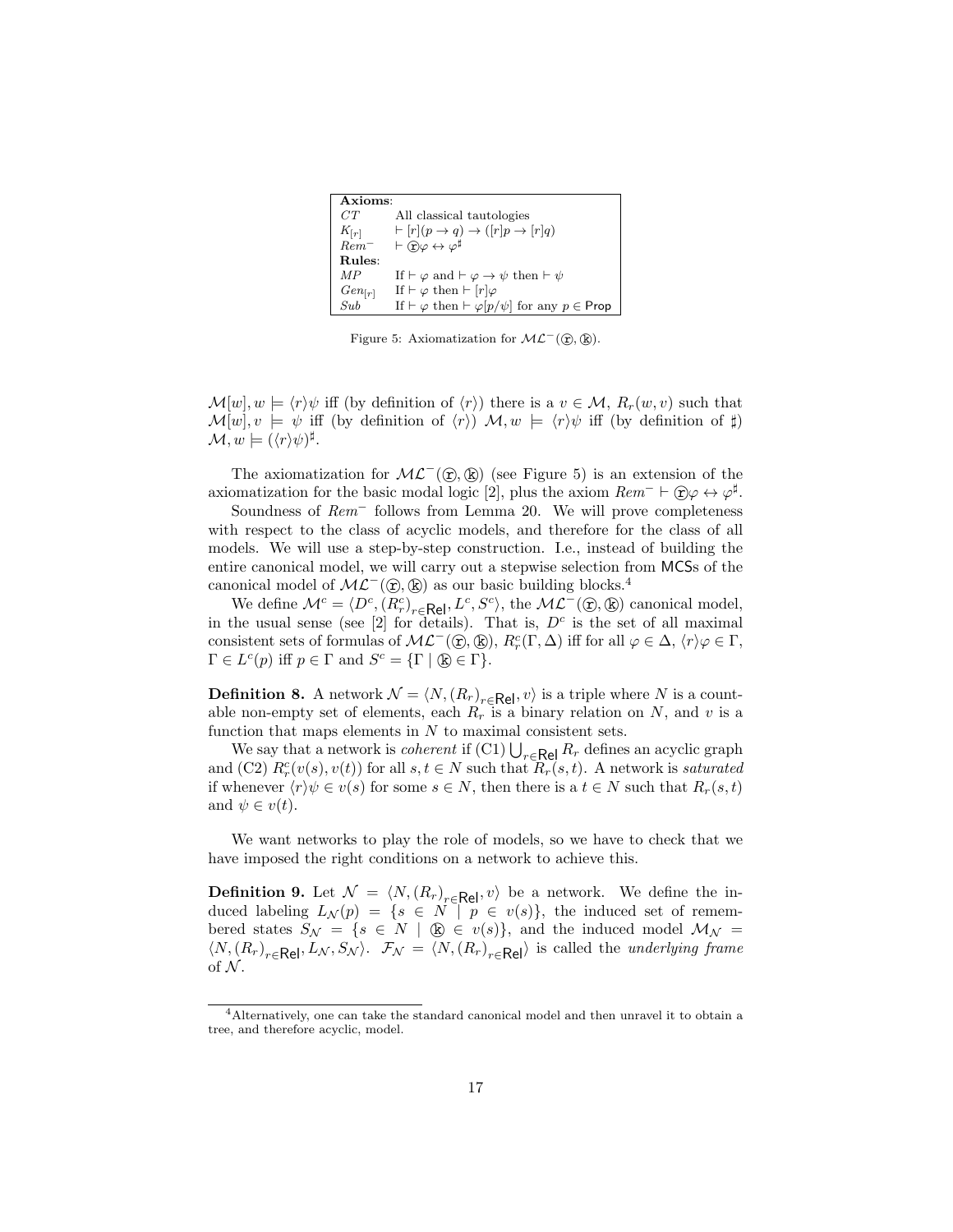We are now ready to prove a Truth Lemma.

**Lemma 21** (Truth Lemma). Let  $\mathcal{N} = \langle N, (R_r)_{r \in \mathsf{Rel}}, v \rangle$  be a coherent and saturated network. Then, for all  $\varphi$  and  $s \in N$ ,

$$
\mathcal{M}_{\mathcal{N}}, s \models \varphi \text{ iff } \varphi \in v(s).
$$

PROOF. Before we prove this lemma, let us observe the following property: let  $\mathcal{M} = \langle D, (R_r)_{r \in \mathsf{Rel}}, L, S \rangle$  be an acyclic model, and let  $w, v \in D$  be such that  $R_r(w, v)$ . Then for all formulas  $\varphi$ ,  $\mathcal{M}[w], v \models \varphi$  iff  $\mathcal{M}, v \models \varphi$ .

We now proceed by induction on  $\varphi$ . The propositional case, the  $\circledR$  case and the boolean cases are straightforward, given the definition of  $\mathcal{M}_{N}$ . Let's suppose that  $\mathcal{M}_{\mathcal{N}}$ ,  $s \models \bigoplus \psi$ . This happens iff (by Lemma 20)  $\mathcal{M}_{\mathcal{N}}$ ,  $s \models \psi^{\sharp}$  iff (by inductive hypothesis)  $\psi^{\sharp} \in v(s)$  iff (by  $Rem^{-}$  axiom)  $\mathfrak{D}\psi \in v(s)$ .

The  $\langle r \rangle$  case: for the left-to-right direction, if  $\mathcal{M}_{\mathcal{N}}$ ,  $s \models \langle r \rangle \psi$ , then there exists  $t \in N$  such that  $R_r(s,t)$  and  $\mathcal{M}_N[s], t \models \psi$ . Therefore,  $\mathcal{M}_N, t \models \psi$ . By inductive hypothesis,  $\psi \in v(t)$ . Because the network is coherent, and  $R_r(s,t)$ , then  $R_r^c(v(s), v(t))$ , and we conclude  $\langle r \rangle \psi \in v(s)$ . For the other direction, let's suppose that  $\langle r \rangle \psi \in v(s)$ . Because the network is saturated, there is a  $t \in N$ such that  $\psi \in v(t)$  and  $R_r(s,t)$ . By inductive hypothesis,  $\mathcal{M}_{\mathcal{N}}$ ,  $t \models \psi$ , so  $\mathcal{M}_{\mathcal{N}}[s], t \models \psi$ , and therefore by definition,  $\mathcal{M}_{\mathcal{N}}$ ,  $s \models \langle r \rangle \psi$ .

Summing up, we have reduced the problem of finding a model for an MCS  $\Delta$  to a search for a coherent and saturated network for  $\Delta$ . The idea here is to start with a coherent network and, one step at a time, remove the defects that are preventing the network from being saturated.

**Definition 10.** Let  $\mathcal N$  be a network. We say that  $\mathcal N$  has a saturation defect if there is a node  $s \in N$  and a formula  $\langle r \rangle \psi \in v(s)$  such that there is not a  $t \in N$ ,  $R(s, t)$  and  $\psi \in v(t)$ .

Because a coherent network may have saturation defects, we have to say more about what is the meaning of repairing a defect. We are going to *extend* a network with a saturation defect with another where the defect is corrected.

**Definition 11.** Let  $\mathcal{N}_0 = \langle N_0, R_0, v_0 \rangle$  and  $\mathcal{N}_1 = \langle N_1, R_1, v_1 \rangle$  be two networks. We say that  $\mathcal{N}_1$  extends  $\mathcal{N}_0$  if  $\mathcal{F}_{\mathcal{N}_0}$  is a subframe of  $\mathcal{F}_{\mathcal{N}_1}$  and  $v_0$  agrees with  $v_1$ on  $N_0$ .

The following lemma states that a saturation defect of a finite coherent network can always be repaired.

**Lemma 22** (Repair Lemma). Let  $N$  be a finite and coherent network with a saturation defect. Then there is a network  $\mathcal{N}'$  extending  $\mathcal N$  without that defect.

PROOF. Because  $\mathcal N$  has a a saturation defect, there is a node  $s \in \mathbb N$  and a formula  $\langle r \rangle \psi \in v(s)$  such that there is not a  $t \in N$ ,  $R_r(s,t)$  and  $\psi \in v(t)$ . We define  $\mathcal{N}'$  as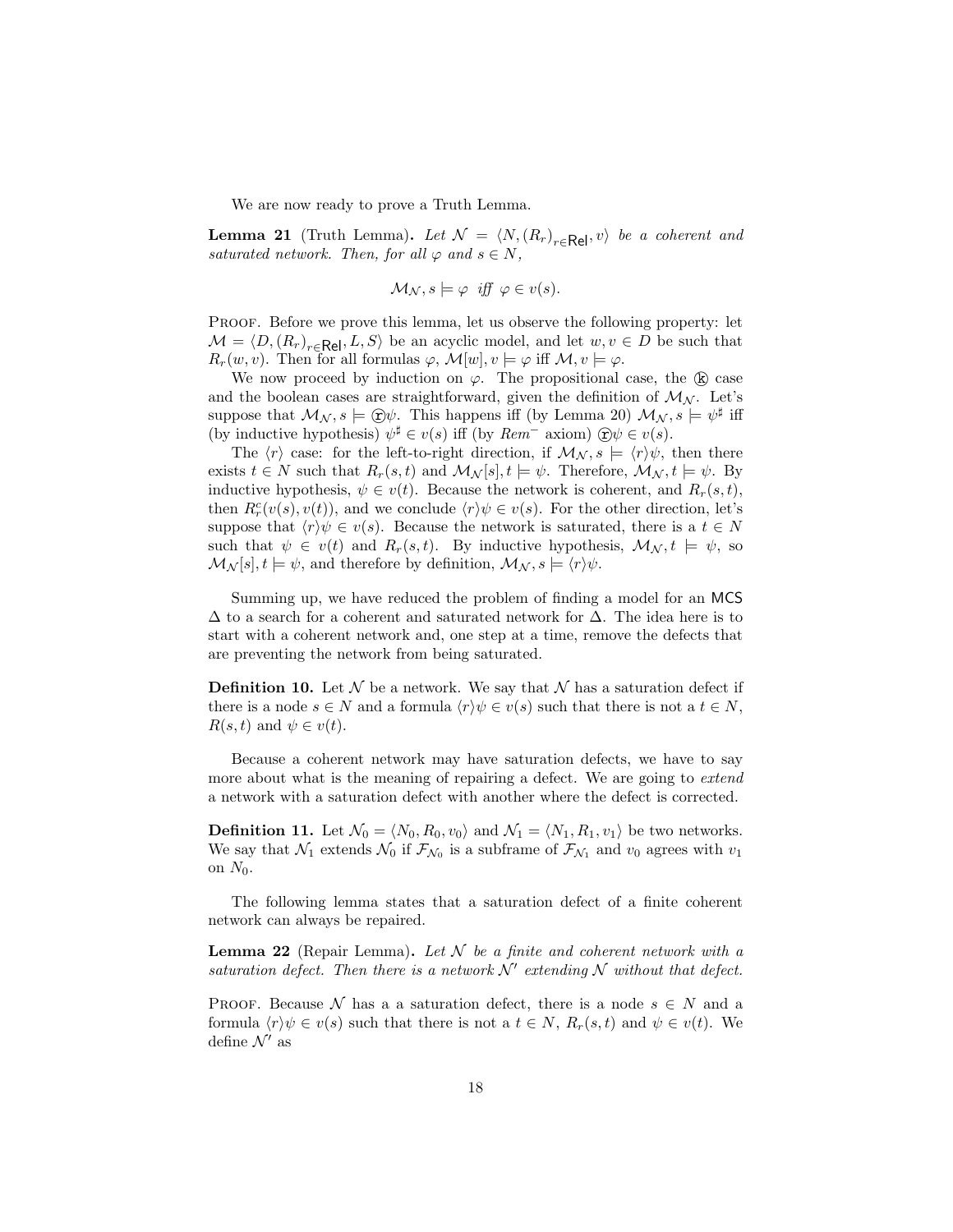$$
N' = N \cup \{s'\} \text{ with } s' \notin N
$$
  
\n
$$
R'_r = R_r \cup \{(s, s')\}
$$
  
\n
$$
v' = v \cup \{(s', \Delta)\}
$$

where  $\Delta$  is an MCS containing  $\psi$  such that  $R_r^c(v(s), \Delta)$  (the existence of such  $\Delta$  can be proved through an Existence Lemma similar to Lemma 5). Clearly,  $\mathcal{N}'$  is a coherent network extending  $\mathcal N$  and does not have the previous defect.

Now we can prove the desired strong completeness result. We start with a singleton network, and we extend it step by step to a larger network using the Repair Lemma. We obtain the saturated network we want by taking the union of our sequence of networks.

**Theorem 23.** The axiomatization is strongly complete with respect to the class of  $ML^-(\mathcal{F}, \mathcal{R})$  models.

PROOF. Let  $S = \{s_i \mid i \in \omega\}$ . Enumerate the potential saturation defects (the set  $S \times$  Forms). Given a consistent set  $\Sigma$ , expand it to an MCS  $\Sigma^+$ . The initial network is  $\mathcal{N}^0 = \langle \{s_0\}, \emptyset, (s_0, \Sigma^+) \rangle$ , which is finite and coherent. Given a network  $\mathcal{N}^i$ ,  $i \geq 0$ , where the minimal saturation defect is D, we define  $\mathcal{N}^{i+1}$ as the extension of  $\mathcal{N}^i$  (following the Repair Lemma) without that defect. If  $\mathcal{N}^i$  has no saturation defects, then  $\mathcal{N}^{i+1} = \mathcal{N}^i$ . Let  $\mathcal{N}^{\omega} = \langle N, (R_r)_{r \in \mathsf{Rel}}, v \rangle$  be:

$$
N = \bigcup_{n \in \omega} N^n \qquad R_r = \bigcup_{n \in \omega} R_r^n \qquad v = \bigcup_{n \in \omega} v^n.
$$

It is clear that  $\mathcal{N}^{\omega}$  is saturated. For suppose not; let d be the minimal saturation defect (with respect to the enumeration) of  $\mathcal{N}^{\omega}$ , say  $d = d_k$ . By construction, there must be an approximation  $\mathcal{N}^i$  of  $\mathcal{N}^{\omega}$  of which d is also a defect. There only can be k defects that are less than  $d$ , so  $d$  will be repaired before the stage  $k + i$  of the construction. This is a contradiction, so  $\mathcal{N}^{\omega}$  is a coherent and saturated network, and therefore  $\mathcal{M}_{\mathcal{N}^{\omega}}, s_0 \models \Sigma$ .

### 6. Conclusions

In this paper we presented several axiomatizations for some members of the memory logic family. We showed how nominals can be an effective tool to achieve completeness: by allowing to describe the precise interaction between  $(\hat{r})$ and  $(\mathbf{k})$  we could give a completeness result for  $\mathcal{HL}(\mathbb{Q}, \mathbb{F})$ ,  $(\mathbf{k})$ . Small variations of this axiomatization leads us to completeness results for other languages, as we showed for  $\mathcal{HL}_{\emptyset}(\mathbb{Q}, \mathbb{C}), \mathbb{R})$  and  $\mathcal{HL}(\mathbb{Q}, \mathbb{C}), \mathbb{R}$ .

Our intention was to give the basic techniques to characterize memory operators using nominals, and not to exhaustively list all possible languages. Observe that, for example, the logic  $\mathcal{HL}^-(\mathbb{Q}, \mathbb{F}, \mathbb{R})$  can be easily axiomatized by replacing the *Back* axiom presented in Figure 1 by  $\vdash \mathbb{Q}_i \langle r \rangle \mathbb{Q}_j \varphi \to \mathbb{Q}_j \varphi[\mathbb{Q}/(\mathbb{Q} \vee i)]$ (and similarly with the Paste rule).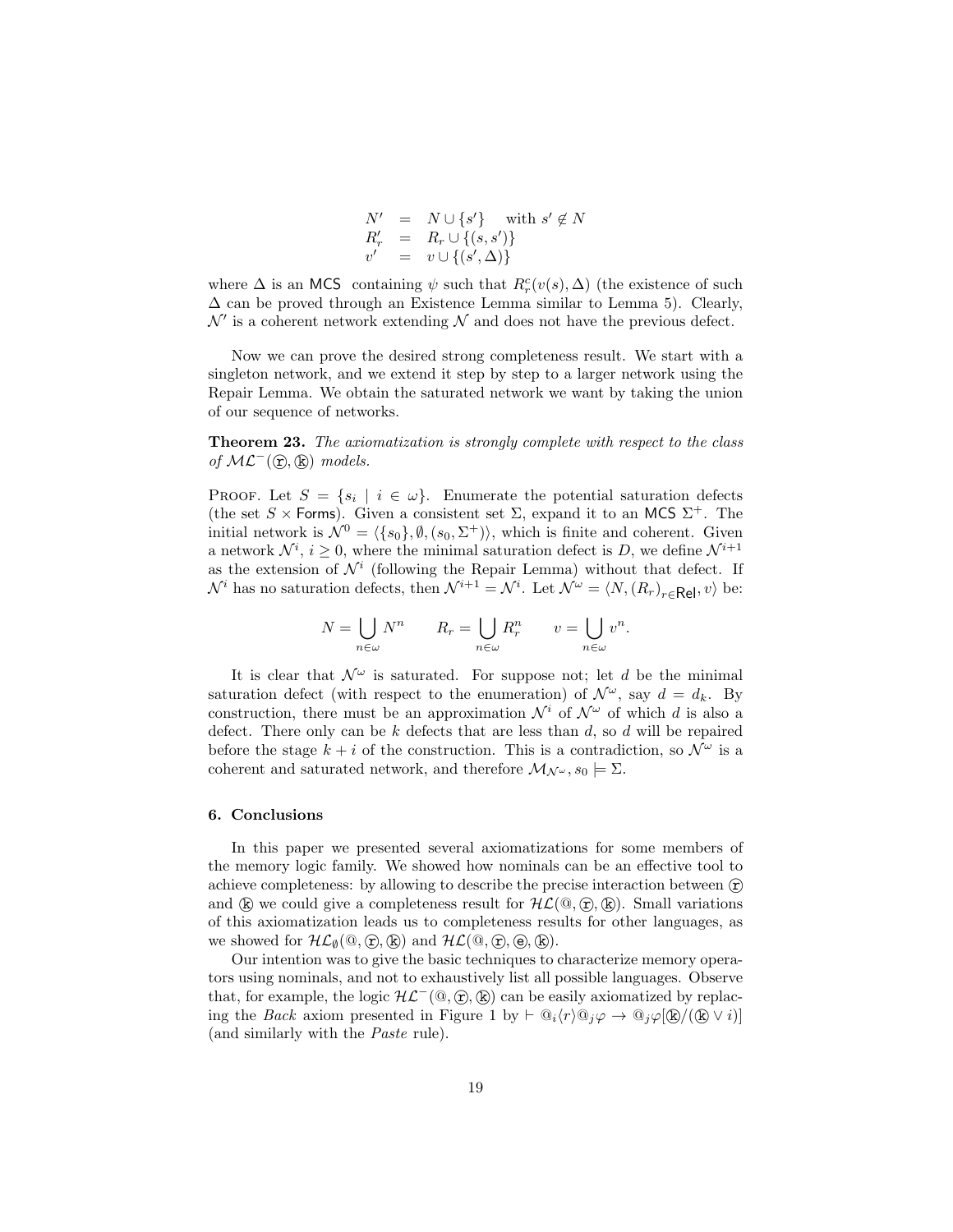We also showed that nominals are not needed when we add constraints on how  $\langle r \rangle$  interacts with  $\hat{\mathcal{L}}$ , giving a completeness result for  $\mathcal{ML}^-(\hat{\mathcal{L}}, \hat{\mathcal{R}})$ . The idea behind this result lays in the fact that  $\mathcal{ML}^-(\hat{\mathbf{x}},\hat{\mathbf{k}})$  has the tree model property and hence, we can describe the interaction between  $(\hat{r})$  and  $(\hat{k})$  at a propositional level, independently of the modal operators.

We have not yet found suitable axiomatizations for certain memory logics. Languages without the tree model property, and which do not have nominals seem to be particularly hard to axiomatize. For example, we have not yet been able to devise complete axiomatizations for  $ML(\mathbb{C}, \mathbb{R})$  and  $ML_{\emptyset}^-(\mathbb{C}, \mathbb{R})$ .

### References

- [1] P. Blackburn, F. Wolter, J. van Benthem (Eds.), Handbook of Modal Logics, Elsevier, 2006.
- [2] P. Blackburn, M. de Rijke, Y. Venema, Modal Logic, Cambridge University Press, 2001.
- [3] H. van Ditmarsch, W. van der Hoek, B. Kooi, Dynamic Epistemic Logic, Kluwer academic publishers, 2007.
- [4] J. Gerbrandy, Bisimulations on planet kripke, Ph.D. thesis, University of Amsterdam, iLLC Dissertation series DS-1999-01 (1999).
- [5] J. Plaza, Logics of public communications, in: 4th International Symposium on Methodologies for Intelligent Systems, 1989, pp. 201–216.
- [6] J. van Benthem, Logics for information update, in: TARK'01: Proceedings of the 8th Conference on Theoretical Aspects of Rationality and Knowledge, Morgan Kaufmann Publishers Inc., 2001, pp. 51–67.
- [7] J. van Benthem, J. van Eijck, B. Kooi, Logics of communication and change, Information and Computation 204 (11) (2006) 1620–1662.
- [8] E. Harel, O. Lichtenstein, A. Pnueli, Explicit clock temporal logic, in: Proceedings of LICS'90, 1990, pp. 402–413.
- [9] R. Alur, T. Henzinger, A really temporal logic, in: Journal of the ACM, IEEE Computer Society Press, 1989, pp. 164–169.
- [10] T. Henzinger, Half-order modal logic: How to prove real-time properties, in: Proceedings of the Ninth Annual Symposium on Principles of Distributed Computing, ACM Press, 1990, pp. 281–296.
- [11] C. Lutz, The complexity of reasoning with concrete domains, Ph.D. thesis, LuFG Theoretical Computer Science, RWTH Aachen, Germany (2002).
- [12] C. Areces, Hybrid logics: The old and the new, in: Proceedings of LogKCA-07, San Sebastian, Spain, 2007, pp. 15–29.